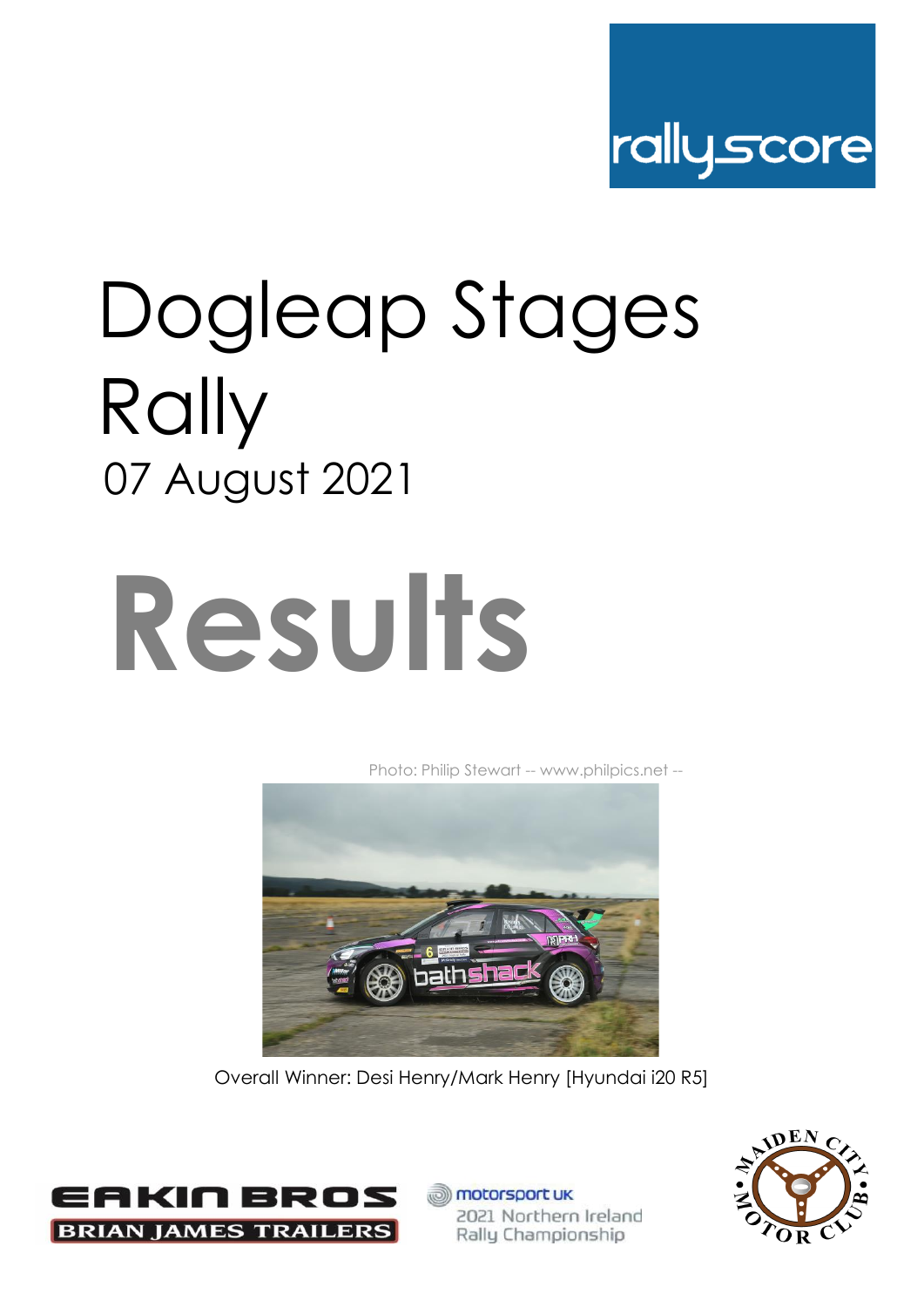| <b>Official Final Classification</b> |                |                                     |                                       |                        |                |                                       |                   |                                           |  |  |  |  |
|--------------------------------------|----------------|-------------------------------------|---------------------------------------|------------------------|----------------|---------------------------------------|-------------------|-------------------------------------------|--|--|--|--|
| Pos                                  |                | Car Nc Driver                       | Co-driver                             | Car                    | <b>Cls</b>     | <b>Stage Time</b><br><b>Penalties</b> | <b>Total Time</b> | <b>From Previous</b><br><b>From First</b> |  |  |  |  |
| 1st                                  | 6              | Desi Henry<br>Portglenone           | Mark Henry<br>Portglenone             | Hyundai i20 R5         | 11             | 0:42:55.2                             | 0:42:55.2         |                                           |  |  |  |  |
| 2 <sub>nd</sub>                      | 1              | Aaron McLaughlin<br>Carndonagh      | Darren Curran<br>Redcastle            | Ford Fiesta R5         | 11             | 0:43:24.2                             | 0:43:24.2         | $+0.29.0$<br>$+0:29.0$                    |  |  |  |  |
| 3rd                                  | 4              | Stephen Wright<br>Monaghan          | Liam Moynihan<br>Cork                 | Ford Fiesta R5         | 11             | 0:43:34.7                             | 0:43:34.7         | $+0:10.5$<br>$+0:39.5$                    |  |  |  |  |
| 4th                                  | $\overline{2}$ | Jonathan Greer<br>Carryduff         | Kirsty Riddick<br>Castle Douglas      | Citroën C3             | 10             | 0:43:52.6                             | 0:43:52.6         | $+0:17.9$<br>$+0:57.4$                    |  |  |  |  |
| 5th                                  | 20             | Jason Mitchell<br>Omagh             | Peter Ward<br>Dunamanagh              | Ford Fiesta R5         | 11             | 0:43:53.8                             | 0:43:53.8         | $+0:01.2$<br>$+0:58.6$                    |  |  |  |  |
| 6th                                  | 9              | Derek McGeehan<br>Draperstown       | Mark McGeehan<br>Draperstown          | Mini WRC               | 10             | 0:44:07.8                             | 0:44:07.8         | $+0:14.0$<br>$+1:12.6$                    |  |  |  |  |
| 7th                                  | 3              | Derek McGarrity<br>Glengormley      | Paddy Robinson<br>Letterkenny         | <b>Ford Fiesta WRC</b> | 10             | 0:44:09.3                             | 0:44:09.3         | $+0:01.5$<br>$+1:14.1$                    |  |  |  |  |
| 8th                                  | 8              | <b>Barry Morris</b><br>Dungannon    | Dylan Doonan<br>Clonakilty            | Darrian T90 Gt+        | 7              | 0:44:24.7                             | 0:44:24.7         | $+0:15.4$<br>$+1:29.5$                    |  |  |  |  |
| 9th                                  | 7              | Peadar Hurson<br>Warrenpoint        | Damien Connolly<br>Monaghan           | <b>Ford Fiesta</b>     | 10             | 0:44:28.1                             | 0:44:28.1         | $+0:03.4$<br>$+1:32.9$                    |  |  |  |  |
| 10th                                 | 14             | Ian Millar<br>Kilrea                | Ronan O' Neill<br>Moy                 | Ford Fiesta R5         | 11             | 0:45:32.3                             | 0:45:32.3         | $+1:04.2$<br>$+2:37.1$                    |  |  |  |  |
| 11th                                 | 108            | <b>Kenny McKinstry</b><br>Banbridge | <b>Niall Burns</b><br>Letterkenny     | Ford Fiesta R5         | 11             | 0:45:49.4                             | 0:45:49.4         | $+0:17.1$<br>$+2:54.2$                    |  |  |  |  |
| 12th                                 | 18             | John Bradley<br>Draperstown         | Crawford Henderson<br>Portrush        | Ford Escort MkII       | 6              | 0:46:00.2                             | 0:46:00.2         | $+0:10.8$<br>$+3:05.0$                    |  |  |  |  |
| 13th                                 | 27             | John Bonner<br>Dungloe              | David Bonner<br>Dungloe               | <b>Ford Escort</b>     | $\overline{7}$ | 0:46:00.7                             | 0:46:00.7         | $+0:00.5$<br>$+3:05.5$                    |  |  |  |  |
| 14th                                 | 29             | <b>Andrew Bustard</b><br>Castlederg | Kenny Bustard<br>Donegal              | Mitsubishi Lancer Evo  | 8              | 0:46:10.5                             | 0:46:10.5         | $+0:09.8$<br>$+3:15.3$                    |  |  |  |  |
| 15th                                 | 67             | Thomas Michael<br>Ballymena         | Ivor Lamont<br>Ballymena              | Citroën DS3            | 10             | 0:46:13.1                             | 0:46:13.1         | $+0:02.6$<br>$+3:17.9$                    |  |  |  |  |
| 16th                                 | 28             | George Robinson<br>Ballymena        | Adrian Murdoch<br>Ballymena           | Ford Fiesta            | 11             | 0:46:26.0                             | 0:46:26.0         | $+0:12.9$<br>$+3:30.8$                    |  |  |  |  |
| 17th                                 | 19             | James Kennedy<br>Antrim             | Heather Kennedy<br>Antrim             | Ford Escort MkII       | 6              | 0:46:32.0                             | 0:46:32.0         | $+0:06.0$<br>$+3:36.8$                    |  |  |  |  |
| 18th                                 | 52             | Gareth Irwin<br>Derry               | Justin McCauley<br>Donegal            | Ford Escort MkII       | 6              | 0:46:43.9                             | 0:46:43.9         | $+0:11.9$<br>$+3:48.7$                    |  |  |  |  |
| 19th                                 | 96             | <b>Andrew Gillespie</b><br>Strabane | Joe McNulty<br>Strabane               | Ford Escort            | 6              | 0:46:46.1                             | 0:46:46.1         | $+0:02.2$<br>$+3:50.9$                    |  |  |  |  |
| 20th                                 | 22             | <b>Chris McGurk</b><br>Ballymena    | <b>Andrew Wedlock</b><br>Donegal Town | Ford Fiesta            | 11             | 0:46:50.2                             | 0:46:50.2         | $+0:04.1$<br>$+3:55.0$                    |  |  |  |  |
| 21st                                 | 24             | Michael McGarrity<br>Glengormley    | Damian Garvey<br>Newry                | Ford Fiesta R5         | 11             | 0:46:56.5                             | 0:46:56.5         | $+0:06.3$<br>$+4:01.3$                    |  |  |  |  |
| 22nd                                 | 98             | Jamie Grant<br>Glenavy              | <b>Ben Teggart</b><br>Scarva          | Toyota Starlet         | 6              | 0:46:58.6                             | 0:46:58.6         | $+0:02.1$<br>$+4:03.4$                    |  |  |  |  |
| 23rd                                 | 47             | Michael McCollum<br>Letterkenny     | Michael Pearson<br>St Johnson         | Ford Fiesta            | 11             | 0:47:01.0                             | 0:47:01.0         | $+0:02.4$<br>$+4:05.8$                    |  |  |  |  |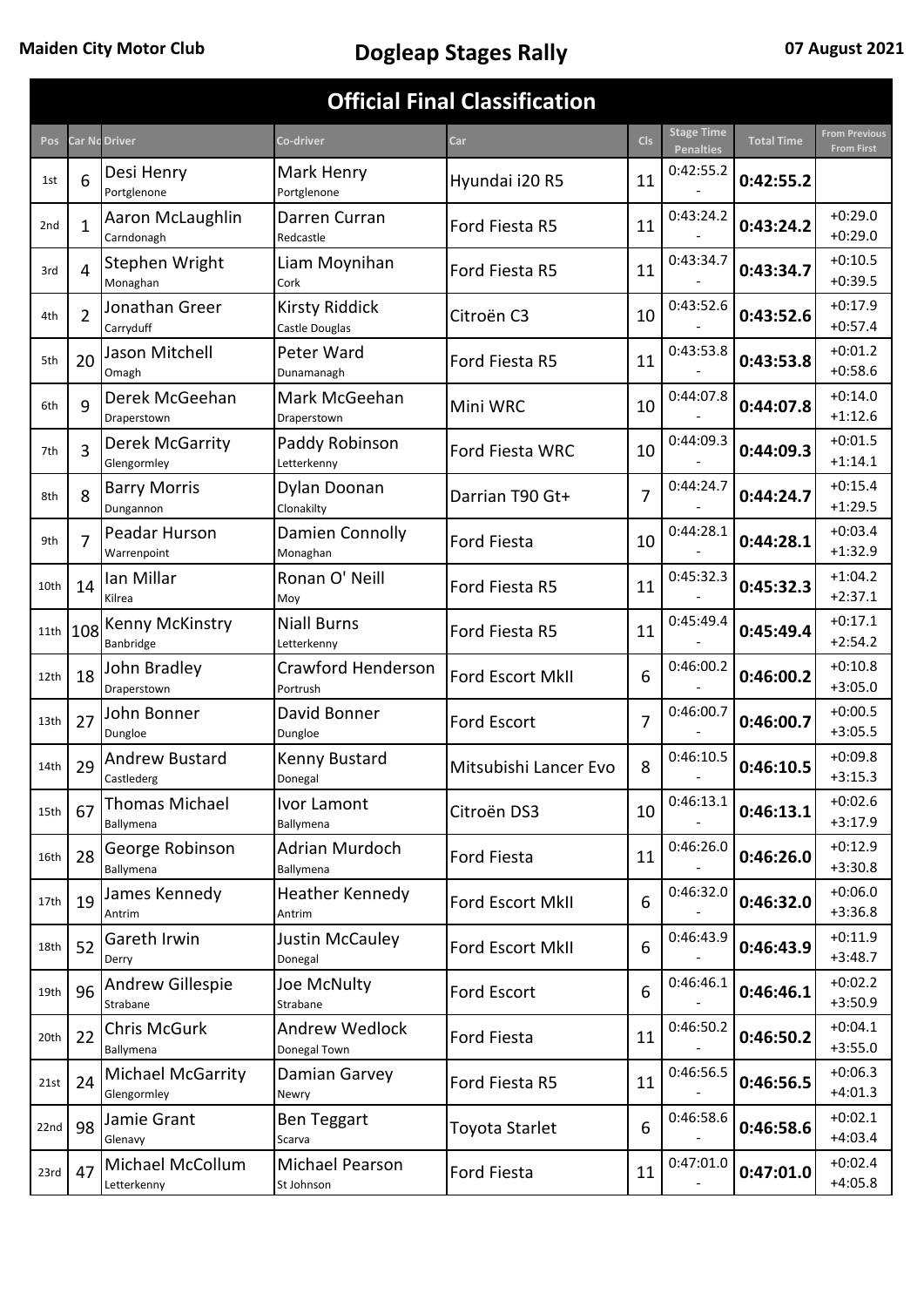| <b>Official Final Classification</b> |          |                                            |                                  |                              |                |                                       |                   |                                           |  |  |  |
|--------------------------------------|----------|--------------------------------------------|----------------------------------|------------------------------|----------------|---------------------------------------|-------------------|-------------------------------------------|--|--|--|
| Pos                                  |          | Car Ng Driver                              | Co-driver                        | Car                          | <b>Cls</b>     | <b>Stage Time</b><br><b>Penalties</b> | <b>Total Time</b> | <b>From Previous</b><br><b>From First</b> |  |  |  |
| 24th                                 | 16       | Sean Devine<br>Donemana                    | <b>Nial Devine</b><br>Dunamanagh | <b>Ford Fiesta</b>           | 11             | 0:47:06.7                             | 0:47:06.7         | $+0:05.7$<br>$+4:11.5$                    |  |  |  |
| 25th                                 | 55       | <b>Stephen Peoples</b><br>Kilmacrennan     | Kieran Burke<br>Galway           | <b>Ford Escort</b>           | 6              | 0:47:09.1                             | 0:47:09.1         | $+0:02.4$<br>$+4:13.9$                    |  |  |  |
| 26th                                 | 54       | <b>Andrew White</b><br><b>Nutts Corner</b> | Paul Hughes<br>Martinstown       | Ford Escort MkI              | 7              | 0:47:15.9                             | 0:47:15.9         | $+0:06.8$<br>$+4:20.7$                    |  |  |  |
| 27th                                 | 23       | <b>Marty Tonner</b><br>Armagh              | Kyle Diffin<br>Markethill        | <b>BMW1M</b>                 | $\overline{7}$ | 0:47:29.9                             | 0:47:29.9         | $+0:14.0$<br>$+4:34.7$                    |  |  |  |
| 28th                                 | 46       | Derek Gurney<br>Strabane                   | Alan Conor<br>Londonderry        | <b>Ford Sierra</b>           | 6              | 0:47:30.7                             | 0:47:30.7         | $+0:00.8$<br>$+4:35.5$                    |  |  |  |
| 29th                                 | 39       | <b>Jody McManus</b><br>Enniskillen         | <b>Connor Duffy</b><br>Mayo      | Ford Fiesta R2               | 4              | 0:47:50.0                             | 0:47:50.0         | $+0:19.3$<br>$+4:54.8$                    |  |  |  |
| 30th                                 | 53       | Anthony McCann<br>Antrim                   | Damian McCann<br>Antrim          | Ford Escort MkII             | 5              | 0:48:07.7                             | 0:48:07.7         | $+0:17.7$<br>$+5:12.5$                    |  |  |  |
| 31st                                 | 66       | Shane Murray<br>Downpatrick                | Gary Hade<br>Carlow              | <b>Ford Fiesta</b>           | 10             | 0:48:08.0                             | 0:48:08.0         | $+0:00.3$<br>$+5:12.8$                    |  |  |  |
| 32nd                                 | 21       | <b>Seamus Morris</b><br>Co Tyrone          | Jarlath Kelly<br>Co Tyrone       | Darrian T90 Gtr              | 7              | 0:48:12.9                             | 0:48:12.9         | $+0:04.9$<br>$+5:17.7$                    |  |  |  |
| 33rd                                 | 25       | John Devlin<br>Banbridge                   | John McCarthy<br><b>Dublin</b>   | <b>Ford Escort</b>           | 6              | 0:48:13.2                             | 0:48:13.2         | $+0:00.3$<br>$+5:18.0$                    |  |  |  |
| 34th                                 | 75       | Shane Quinn<br>Longford                    | <b>Tommy Hayes</b><br>Tipperary  | Ford Fiesta R2T              | 4              | 0:48:14.3                             | 0:48:14.3         | $+0:01.1$<br>$+5:19.1$                    |  |  |  |
| 35th                                 | 45       | Paul McKenna<br>Draperstown                | Nial McKenna<br>Draperstown      | Mitsubishi Lancer Evo<br>VI  | 9              | 0:48:29.3                             | 0:48:29.3         | $+0:15.0$<br>$+5:34.1$                    |  |  |  |
| 36th                                 | 35       | Peter Bennett<br>Tandragee                 | Simon Jones<br>Markethill        | Škoda Fabia S2000            | 9              | 0:48:35.4                             | 0:48:35.4         | $+0:06.1$<br>$+5:40.2$                    |  |  |  |
| 37th                                 | 63       | <b>Adrian Grant</b><br>Ballinderry         | Olivia Coulter<br>Crumlin        | Ford Escort MkII             | 5              | 0:48:46.3                             | 0:48:46.3         | $+0:10.9$<br>$+5:51.1$                    |  |  |  |
| 38th                                 | 105      | <b>Brendan Connor</b><br>Derry             | Anthony Redstone<br>Strabane     | Ford Fiesta R5               | 11             | 0:48:52.0                             | 0:48:52.0         | $+0:05.7$<br>$+5:56.8$                    |  |  |  |
|                                      | 39th 106 | David Christie<br>Templepatrick            | Alastair McComb<br>Templepatrick | Ford Escort                  | 5              | 0:49:04.2                             | 0:49:04.2         | $+0:12.2$<br>$+6:09.0$                    |  |  |  |
| 40th                                 | 62       | Raymond Johnston<br>Ballinamallard         | Marc Johnston<br>Ballinamallard  | Ford Escort                  | 5              | 0:49:11.3                             | 0:49:11.3         | $+0:07.1$<br>$+6:16.1$                    |  |  |  |
|                                      | 41st 107 | Andy Johnson<br>Killinchy                  | Patrick Johnson<br>Holywood      | <b>Vauxhall Chevette HSR</b> | $\mathbf{1}$   | 0:49:30.2                             | 0:49:30.2         | $+0:18.9$<br>$+6:35.0$                    |  |  |  |
| 42nd                                 | 57       | <b>Richard Hall</b><br>Portstewart         | Declan Campbell<br>Dungannon     | Ford Escort                  | 1              | 0:49:33.7                             | 0:49:33.7         | $+0:03.5$<br>$+6:38.5$                    |  |  |  |
| 43rd                                 | 41       | Joe Kelly<br>Trillick                      | Conor Boylan<br>Monaghan         | Ford Escort MkII             | $\overline{7}$ | 0:49:55.5                             | 0:49:55.5         | $+0:21.8$<br>$+7:00.3$                    |  |  |  |
| 44th                                 | 114      | Jack McKenna<br>Emyvale                    | Gary McCrudden<br>Monaghan       | Honda Civic                  | 4              | 0:50:02.1                             | 0:50:02.1         | $+0:06.6$<br>$+7:06.9$                    |  |  |  |
| 45th                                 | 82       | Gareth Deazley<br>Dromore                  | Ash Boulton<br>Belfast           | Honda Civic                  | 4              | 0:50:12.2                             | 0:50:12.2         | $+0:10.1$<br>$+7:17.0$                    |  |  |  |
| 46th                                 | 40       | Lee McLaughlin<br>Carndonagh               | Aaron McCaron<br>Carndonagh      | Honda Civic                  | $\overline{7}$ | 0:50:12.3                             | 0:50:12.3         | $+0:00.1$<br>$+7:17.1$                    |  |  |  |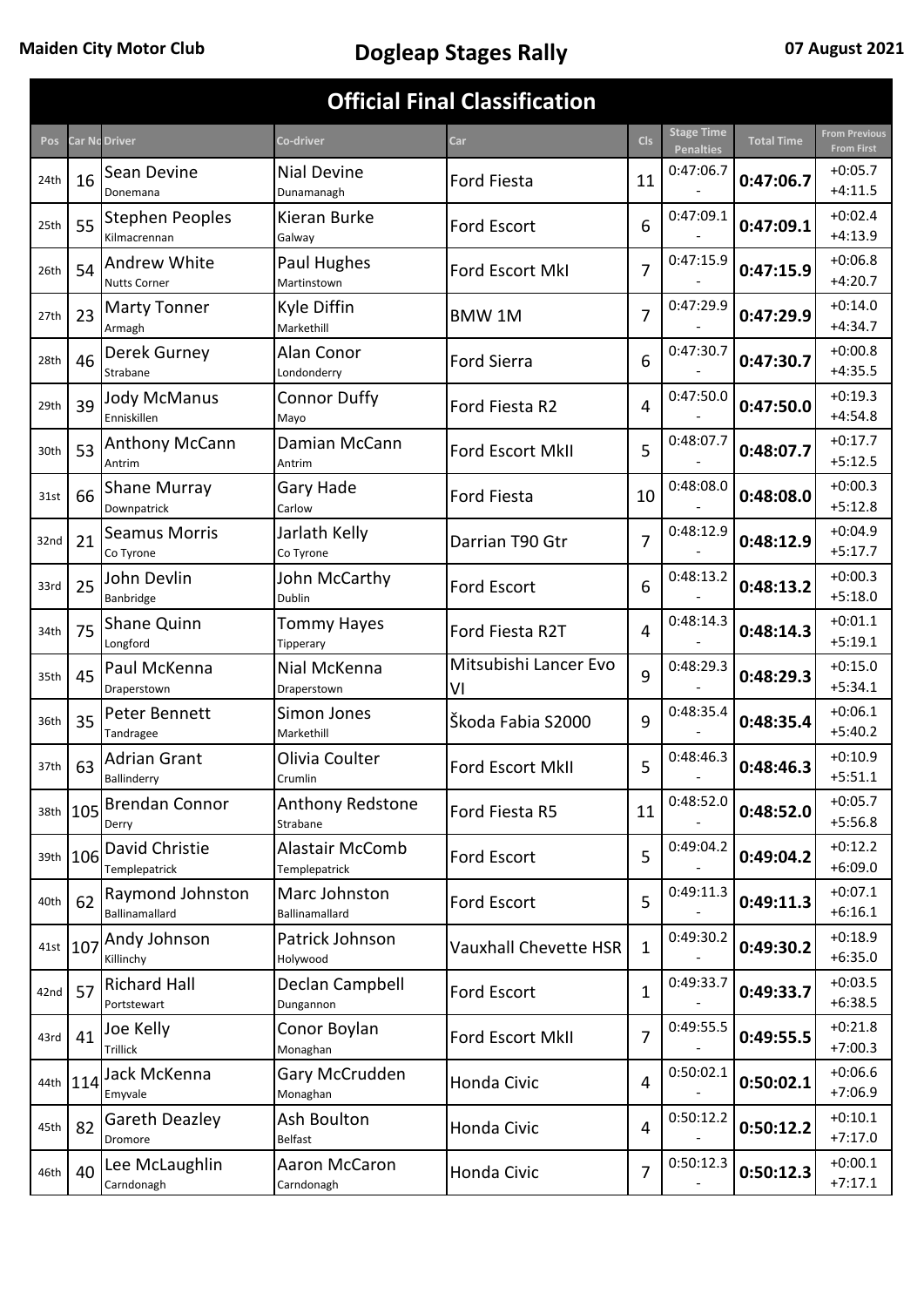| <b>Official Final Classification</b> |          |                                          |                                    |                        |                |                                       |                   |                                           |  |  |  |  |
|--------------------------------------|----------|------------------------------------------|------------------------------------|------------------------|----------------|---------------------------------------|-------------------|-------------------------------------------|--|--|--|--|
| Pos                                  |          | Car Nc Driver                            | Co-driver                          | Car                    | <b>Cls</b>     | <b>Stage Time</b><br><b>Penalties</b> | <b>Total Time</b> | <b>From Previous</b><br><b>From First</b> |  |  |  |  |
| 47th                                 | 81       | <b>Joel Eakin</b><br>Claudy              | Sean Doherty<br>Derry              | Honda Civic Type R     | $\overline{2}$ | 0:50:46.3                             | 0:50:46.3         | $+0:34.0$<br>$+7:51.1$                    |  |  |  |  |
| 48th                                 | 95       | <b>William McClurkin</b><br>Crumlin      | Jonny Chambers                     | <b>Ford Escort</b>     | 6              | 0:50:50.0                             | 0:50:50.0         | $+0:03.7$<br>$+7:54.8$                    |  |  |  |  |
| 49th                                 | 80       | Philip White<br>Nuttscorner              | <b>Brian Rowan</b><br>Carlow       | Nissan Micra           | 3              | 0:51:00.7                             | 0:51:00.7         | $+0:10.7$<br>$+8:05.5$                    |  |  |  |  |
| 50th                                 | 77       | <b>Tommy Maxwell</b><br>Antrim           | Harry White<br>Ballymena           | <b>Ford Focus</b>      | 7              | 0:51:24.7                             | 0:51:24.7         | $+0:24.0$<br>$+8:29.5$                    |  |  |  |  |
| 51st                                 | 85       | Marshall Kennedy<br>Lurgan               | Davy Young<br>Dungannon            | Peugeot 306 GTi6       | $\overline{2}$ | 0:51:38.8                             | 0:51:38.8         | $+0:14.1$<br>$+8:43.6$                    |  |  |  |  |
|                                      | 52nd 104 | <b>Steve Benton</b><br>Tamworth In Arden | John Henderson<br>Portadown        | <b>Ford Escort</b>     | 7              | 0:51:49.7                             | 0:51:49.7         | $+0:10.9$<br>$+8:54.5$                    |  |  |  |  |
| 53rd                                 | 58       | Drew Wylie<br><b>Belfast</b>             | <b>Stephen McAuley</b><br>Holywood | Ford Escort RS1800     | $\mathbf{1}$   | 0:52:07.4                             | 0:52:07.4         | $+0:17.7$<br>$+9:12.2$                    |  |  |  |  |
| 54th                                 | 86       | Seamus Goodfellow<br>Donaghmore          | Joel McFarland<br>Donaghmore       | <b>Honda Civic</b>     | 6              | 0:52:12.1                             | 0:52:12.1         | $+0:04.7$<br>$+9:16.9$                    |  |  |  |  |
| 55th                                 | 79       | Michael Nutt<br>Londonderry              | Neill Monaghan<br>Armagh           | <b>Honda Civic</b>     | $\overline{2}$ | 0:52:22.9                             | 0:52:22.9         | $+0:10.8$<br>$+9:27.7$                    |  |  |  |  |
| 56th                                 | 89       | Roger Kennedy<br>Crumlin                 | Wendy Blackledge<br>Ballinamalard  | Peugeot 306 S16        | 6              | 0:52:54.9                             | 0:52:54.9         | $+0:32.0$<br>$+9:59.7$                    |  |  |  |  |
| 57th                                 | 101      | Kyle Elder<br>Richhill                   | Mark Elder<br>Armagh               | <b>Honda Civic</b>     | $\overline{2}$ | 0:52:58.3                             | 0:52:58.3         | $+0:03.4$<br>$+10:03.1$                   |  |  |  |  |
| 58th                                 | 87       | <b>Jack Cairns</b><br>Strabane           | Martin Brady<br>Strabane           | <b>Ford Fiesta</b>     | 4              | 0:53:03.7                             | 0:53:03.7         | $+0:05.4$<br>$+10:08.5$                   |  |  |  |  |
| 59th                                 | 90       | Ronnie McConnell<br>Raphoe               | Rachel McConnell<br>Raphoe         | Honda Civic            | $\overline{2}$ | 0:53:24.5                             | 0:53:24.5         | $+0:20.8$<br>$+10:29.3$                   |  |  |  |  |
| 60th                                 | 113      | Darren McGrath<br>Enniskillen            | Tony McGovern<br>Enniskillen       | Honda Civic            | $\overline{2}$ | 0:53:43.7                             | 0:53:43.7         | $+0:19.2$<br>$+10:48.5$                   |  |  |  |  |
| 61st                                 | 65       | <b>Terry Donnelly</b><br>Dungannon       | Gareth Donnelly<br>Dungannon       | Mitsubishi Lancer Evo  | 9              | 0:53:45.1                             | 0:53:45.1         | $+0:01.4$<br>$+10:49.9$                   |  |  |  |  |
| 62nd                                 | 97       | Conor Wilson<br>Cavan                    | <b>Emmett Kelly</b><br>Carndonagh  | Ford Fiesta R2         | 4              | 0:53:47.5                             | 0:53:47.5         | $+0:02.4$<br>$+10:52.3$                   |  |  |  |  |
| 63rd                                 | 69       | David Porter<br><b>Nutts Corner</b>      | Declan Boyle<br>Donegal            | Subaru Impreza         | 8              | 0:54:01.9                             | 0:54:01.9         | $+0:14.4$<br>$+11:06.7$                   |  |  |  |  |
| 64th                                 | 94       | Angus Johnson<br>Newtownards             | George McMillen<br>Downpatrick     | <b>Vauxhall Corsa</b>  | 3              | 0:55:17.2                             | 0:55:17.2         | $+1:15.3$<br>$+12:22.0$                   |  |  |  |  |
| 65th                                 | 84       | Dermot Brewster<br>Enniskillen           | Brian D'Arcy<br>Enniskillen        | Vauxhall Astra GSi 16v | 7              | 0:55:40.7                             | 0:55:40.7         | $+0:23.5$<br>$+12:45.5$                   |  |  |  |  |
| 66th                                 | 33       | Paul Britton<br>Donemana                 | Graham Henderson<br>Derry          | Subaru Impreza N16     | 8              | 0:57:00.2                             | 0:57:00.2         | $+1:19.5$<br>$+14:05.0$                   |  |  |  |  |
| 67th                                 | 12       | <b>Martin Cairns</b><br>Strabane         | <b>Claire Cairns</b><br>Strabane   | Ford Fiesta WRC        | 10             | 1:03:33.2                             | 1:03:33.2         | $+6:33.0$<br>$+20:38.0$                   |  |  |  |  |
| 68th                                 | 88       | Kevin Wilson<br>Cavan                    | Martin Farren<br>Carndonagh        | Mitsubishi Lancer Evo  | 9              | 1:04:02.1                             | 1:04:02.1         | $+0.28.9$<br>$+21:06.9$                   |  |  |  |  |
| 69th                                 | 68       | <b>Niall Carey</b><br>Ballymena          | Ciaran Carey<br>Craigavon          | <b>BMW Compact</b>     | $\overline{7}$ | 1:07:00.5                             | 1:07:00.5         | $+2:58.4$<br>$+24:05.3$                   |  |  |  |  |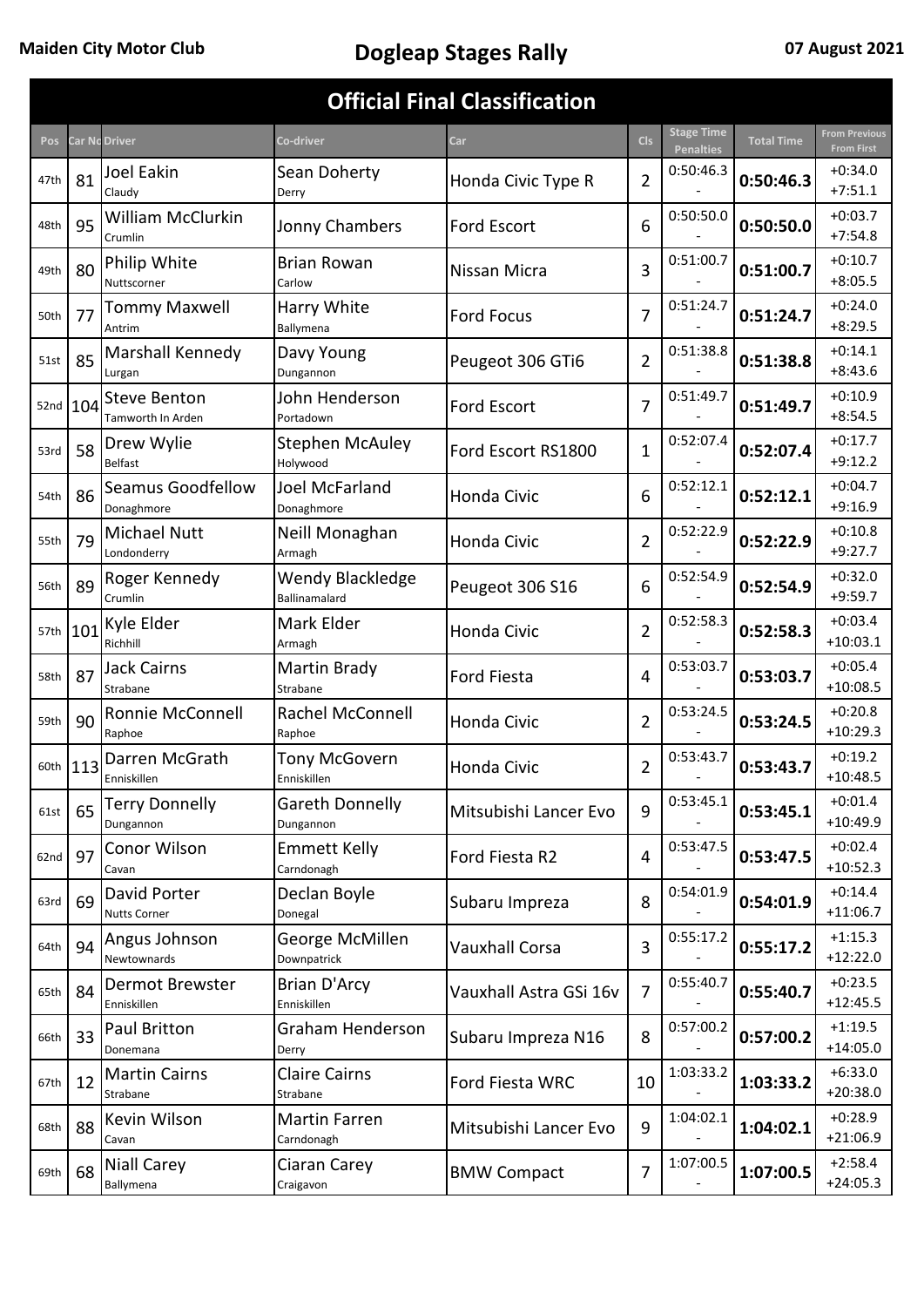| <b>Official Final Classification</b> |     |                                            |                                     |                             |            |                                       |                   |                                           |  |  |  |
|--------------------------------------|-----|--------------------------------------------|-------------------------------------|-----------------------------|------------|---------------------------------------|-------------------|-------------------------------------------|--|--|--|
| <b>Pos</b>                           |     | <b>Car Nc Driver</b>                       | Co-driver                           | Car                         | <b>Cls</b> | <b>Stage Time</b><br><b>Penalties</b> | <b>Total Time</b> | <b>From Previous</b><br><b>From First</b> |  |  |  |
| 70th                                 | 15  | Damian Toner<br>Armagh                     | Denver Rafferty<br>Ballygawley      | <b>Ford Escort</b>          | 7          | 1:22:26.9                             | 1:22:26.9         | $+15:26.4$<br>$+39:31.7$                  |  |  |  |
| 71st                                 | 51  | Paul Ward<br>Claudy                        | Loreen Ward<br>Claudy               | <b>Ford Escort</b>          | 7          | 1:33:15.4                             | 1:33:15.4         | $+10:48.5$<br>$+50:20.2$                  |  |  |  |
|                                      | 61  | <b>Gareth Black</b><br>Armagh              | <b>Connor Dunlop</b><br>Portglenone | Toyota Starlet              | 6          |                                       | <b>RET</b>        |                                           |  |  |  |
|                                      | 38  | Sam Adams<br>Ballymoney                    | Michael Johnston<br>Ballymena       | <b>Ford Escort</b>          | 5          |                                       | <b>RET</b>        |                                           |  |  |  |
|                                      | 99  | Ewan Murdoch<br>Stranraer                  | Paul Reid<br>Stranraer              | Ford Escort                 | 4          |                                       | <b>RET</b>        |                                           |  |  |  |
|                                      | 26  | Alastair Cochrane<br><b>Bushmills</b>      | lan Kidd<br>Broughshane             | <b>Ford Escort</b>          | 6          |                                       | <b>RET</b>        |                                           |  |  |  |
|                                      | 110 | Mark Moore<br>Donemana                     | David McSorely<br>Sligo             | Nissan Micra                | 3          |                                       | <b>RET</b>        |                                           |  |  |  |
|                                      | 64  | Hugh Murdoch<br>Stranraer                  | Mark McCaffrey<br>Lisbellaw         | <b>Ford Escort MkII</b>     | 7          |                                       | <b>RET</b>        |                                           |  |  |  |
|                                      | 5   | Josh Moffett<br>Monaghan                   | Andy Hayes<br><b>Dublin</b>         | <b>Ford Fiesta</b>          | 10         |                                       | <b>RET</b>        |                                           |  |  |  |
|                                      | 42  | <b>Brian McFall</b><br><b>Bush Mills</b>   | John McCafferty<br>Donegal          | <b>Ford Fiesta</b>          | 11         |                                       | <b>RET</b>        |                                           |  |  |  |
|                                      | 56  | <b>Jonny Morrow</b><br>Dungiven            | Adam Semple<br>Limavady             | Toyota Corolla              | 6          |                                       | <b>RET</b>        |                                           |  |  |  |
|                                      | 10  | <b>Niall Henry</b><br>Portglenone          | Damien Duffin<br>Rasharkin          | <b>Ford Fiesta</b>          | 11         |                                       | <b>RET</b>        |                                           |  |  |  |
|                                      | 72  | <b>Philip Greenlee</b><br>Tandragee        | <b>Oisin Sherlock</b><br>Monaghan   | <b>Ford Escort</b>          | 7          |                                       | <b>RET</b>        |                                           |  |  |  |
|                                      | 48  | Alexander Cochrane<br><b>Bushmills</b>     | Chris Johnston<br><b>Bushmills</b>  | <b>Ford Escort</b>          | 6          |                                       | <b>RET</b>        |                                           |  |  |  |
|                                      | 73  | Brendan Cunningham Ciaran Harte<br>Pomeroy | Pomeroy                             | Mitsubishi Lancer Evo<br>IX | 8          |                                       | <b>RET</b>        |                                           |  |  |  |
|                                      | 32  | <b>Gary McEvoy</b><br>Derry                | Keith McEvoy<br>Derry               | Mitsubishi Lancer Evo<br>IX | 8          |                                       | <b>RET</b>        |                                           |  |  |  |
|                                      | 44  | <b>Arthur Kierans</b><br>Monaghan          | <b>Conor Maguire</b><br>Monaghan    | <b>Ford Escort</b>          | 6          |                                       | <b>RET</b>        |                                           |  |  |  |
|                                      |     | 100 Conor McKeown<br>Coleraine             | Cahir Loftus<br>Garvagh             | Honda Civic                 | 4          |                                       | <b>RET</b>        |                                           |  |  |  |
|                                      | 59  | <b>Matthew McGaffin</b><br>Gilford         | Laura McGaffin<br>Gilford           | <b>Ford Escort</b>          | 5          |                                       | <b>RET</b>        |                                           |  |  |  |
|                                      | 49  | <b>Barry Fitzsimons</b><br>Downpatrick     | Patrick McMullan<br>Castlewellan    | Subaru Impreza              | 8          |                                       | <b>RET</b>        |                                           |  |  |  |
|                                      | 50  | <b>Bob Riddles</b><br>Strabane             | Davys Riddles<br>Strabane           | Ford Escort MkII            | 6          |                                       | <b>RET</b>        |                                           |  |  |  |
|                                      | 70  | Paul Murdoch<br>Stranraer                  | Dion Coyle<br>Derry                 | <b>Ford Escort</b>          | 5          |                                       | <b>RET</b>        |                                           |  |  |  |
|                                      | 71  | Conor Gillespie<br>Dungannon               | Michael White<br>Clonakilty         | Ford Escort MkII            | 5          |                                       | <b>RET</b>        |                                           |  |  |  |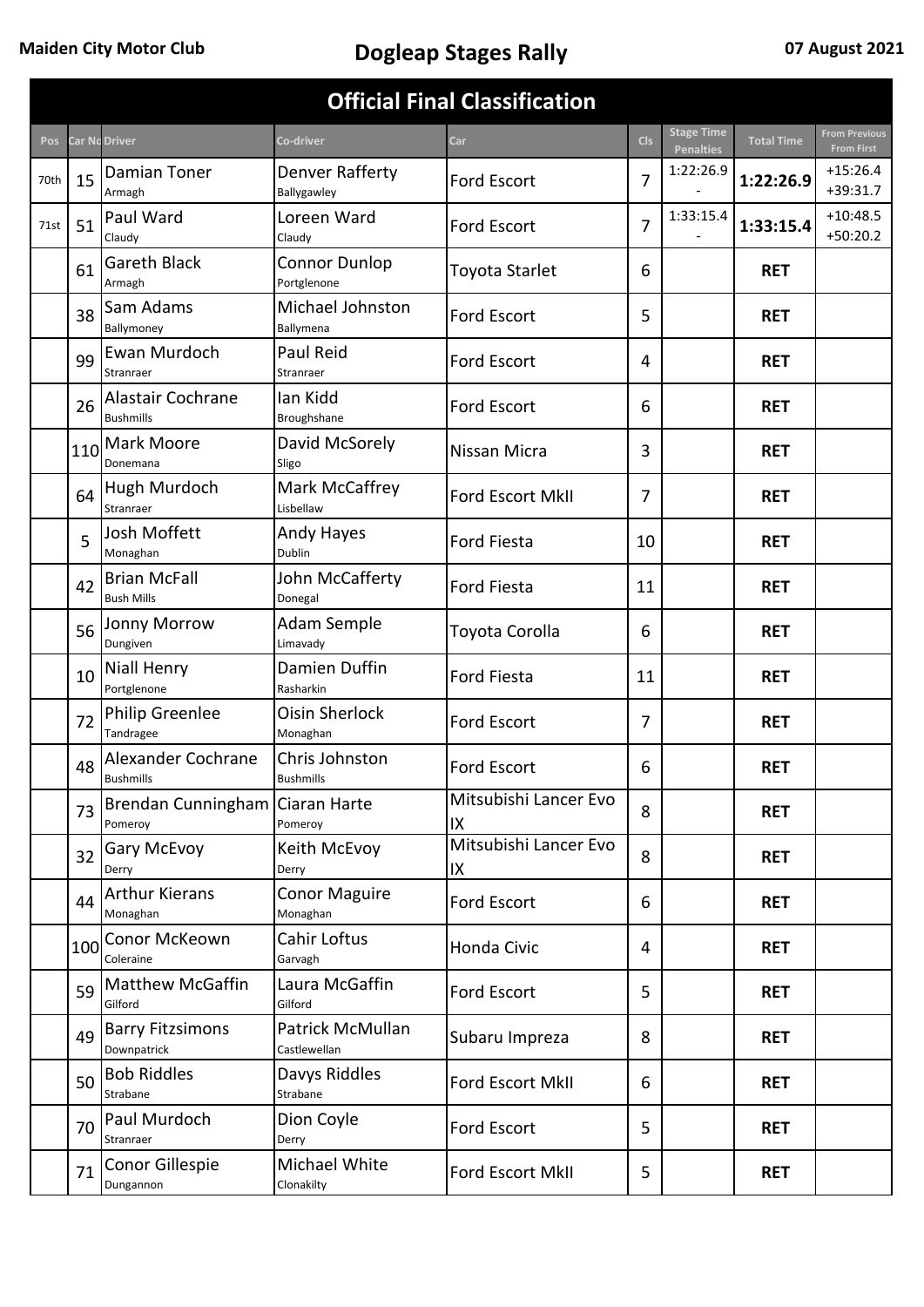|            | <b>Official Final Classification</b> |                               |                             |                    |            |                                       |                   |                                           |  |  |  |
|------------|--------------------------------------|-------------------------------|-----------------------------|--------------------|------------|---------------------------------------|-------------------|-------------------------------------------|--|--|--|
| <b>Pos</b> |                                      | <b>Car No Driver</b>          | <b>Co-driver</b>            | Car                | <b>Cls</b> | <b>Stage Time</b><br><b>Penalties</b> | <b>Total Time</b> | <b>From Previous</b><br><b>From First</b> |  |  |  |
|            | 30                                   | Brendan McDaid<br>Letterkennv | Johnny Baird<br>Letterkennv | <b>Ford Escort</b> |            |                                       | <b>RET</b>        |                                           |  |  |  |
|            | 91                                   | Richard O'Lone<br>Dungannon   | Marc Nugent<br>Dungannon    | Ford Fiesta R2     | 4          |                                       | <b>RET</b>        |                                           |  |  |  |

Signed by Declan McCay [Clerk of the Course] Signed by Declan McCay [Clerk of the Course] Published: 17:58, 7 August 2021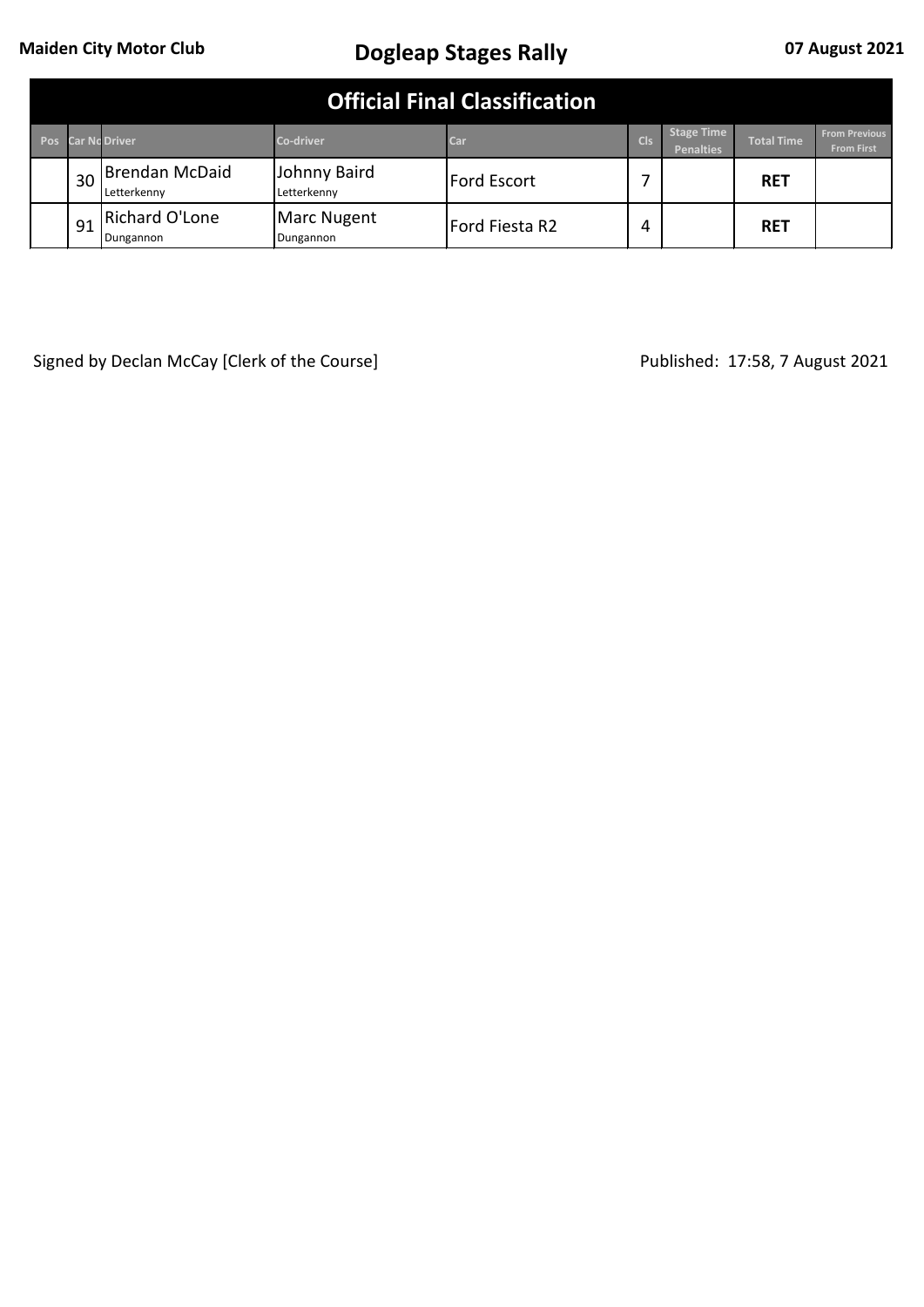| Class 1 |         | Historic Rally cars registered up to 31 December 1990                     |                          |          | Class 7            | Cars over 2100cc - Two wheel drive only                                  |              |
|---------|---------|---------------------------------------------------------------------------|--------------------------|----------|--------------------|--------------------------------------------------------------------------|--------------|
|         |         | Pos Num Driver/Co-driver [Car]                                            | <b>Total</b>             |          |                    | Pos Num Driver/Co-driver [Car]                                           | <b>Total</b> |
|         |         | 1 107 Andy Johnson/Patrick Johnson [Vauxhall Chevette HSR]                | 49m 30.2s                | 1        |                    | 8 Barry Morris/Dylan Doonan [Darrian T90 Gt+]                            | 44m 24.7s    |
| 2       |         | 57 Richard Hall/Declan Campbell [Ford Escort]                             | 49m 33.7s                | 2        |                    | 27 John Bonner/David Bonner [Ford Escort]                                | 46m 00.7s    |
| 3       |         | 58 Drew Wylie/Stephen McAuley [Ford Escort RS1800]                        | 52m 07.4s                | 3        |                    | 54 Andrew White/Paul Hughes [Ford Escort MkI]                            | 47m 15.9s    |
|         |         |                                                                           |                          | 4        |                    | 23 Marty Tonner/Kyle Diffin [BMW 1M]                                     | 47m 29.9s    |
|         | Class 2 | Group N cars up to 2000cc                                                 |                          | 5        |                    | 21 Seamus Morris/Jarlath Kelly [Darrian T90 Gtr]                         | 48m 12.9s    |
|         |         | Pos Num Driver/Co-driver [Car]                                            | <b>Total</b>             | 6        |                    | 41 Joe Kelly/Conor Boylan [Ford Escort MkII]                             | 49m 55.5s    |
| 1       |         | 81 Joel Eakin/Sean Doherty [Honda Civic Type R]                           | 50m 46.3s                | 7        |                    | 40 Lee McLaughlin/Aaron McCaron [Honda Civic]                            | 50m 12.3s    |
| 2       |         | 85 Marshall Kennedy/Davy Young [Peugeot 306 GTi6]                         | 51m 38.8s                | 8        |                    | 77 Tommy Maxwell/Harry White [Ford Focus]                                | 51m 24.7s    |
| 3       |         | 79 Michael Nutt/Neill Monaghan [Honda Civic]                              | 52m 22.9s                |          |                    | 9 104 Steve Benton/John Henderson [Ford Escort]                          | 51m 49.7s    |
| 4       |         | 101 Kyle Elder/Mark Elder [Honda Civic]                                   | 52m 58.3s                | 10       |                    | 84 Dermot Brewster/Brian D'Arcy [Vauxhall Astra GSi 16v]                 | 55m 40.7s    |
| 5       |         | 90 Ronnie McConnell/Rachel McConnell [Honda Civic]                        | 53m 24.5s                |          |                    | 11 68 Niall Carey/Ciaran Carey [BMW Compact]                             | 1h 07m 00.5s |
| 6       |         | 113 Darren McGrath/Tony McGovern [Honda Civic]                            | 53m 43.7s                |          |                    | 12 15 Damian Toner/Denver Rafferty [Ford Escort]                         | 1h 22m 26.9s |
|         |         |                                                                           |                          |          |                    | 13 51 Paul Ward/Loreen Ward [Ford Escort]                                | 1h 33m 15.4s |
|         | Class 3 | Cars up to and including 1450cc and from 1451cc to 1650cc with up to two  |                          |          |                    | 64 Hugh Murdoch/Mark McCaffrey [Ford Escort MkII]                        | <b>DNF</b>   |
|         |         | Pos Num Driver/Co-driver [Car]                                            | <b>Total</b>             |          |                    | 72 Philip Greenlee/Oisin Sherlock [Ford Escort]                          | <b>DNF</b>   |
| 1       |         | 80 Philip White/Brian Rowan [Nissan Micra]                                | 51m 00.7s                |          |                    |                                                                          |              |
| 2       |         | 94 Angus Johnson/George McMillen [Vauxhall Corsa]                         | 55m 17.2s                |          | Class <sub>8</sub> | Any 4WD cars not classified in Class 9 or 10, without sequential gearbox |              |
|         |         | 110 Mark Moore/David McSorely [Nissan Micra]                              | <b>DNF</b>               |          |                    | Pos Num Driver/Co-driver [Car]                                           | <b>Total</b> |
|         |         |                                                                           |                          | 1        |                    | 29 Andrew Bustard/Kenny Bustard [Mitsubishi Lancer Evo]                  | 46m 10.5s    |
|         | Class 4 | Cars from 1451cc to 1650cc with more than two valves per cylinder - Two v |                          | 2        |                    | 69 David Porter/Declan Boyle [Subaru Impreza]                            | 54m 01.9s    |
|         |         | Pos Num Driver/Co-driver [Car]                                            | <b>Total</b>             | 3        |                    | 33 Paul Britton/Graham Henderson [Subaru Impreza N16]                    | 57m 00.2s    |
| 1       |         | 39 Jody McManus/Connor Duffy [Ford Fiesta R2]                             | 47m 50.0s                |          |                    | 73 Brendan Cunningham/Ciaran Harte [Mitsubishi Lancer Evo I]             | <b>DNF</b>   |
| 2       |         | 75 Shane Quinn/Tommy Hayes [Ford Fiesta R2T]                              | 48m 14.3s                |          |                    | 32 Gary McEvoy/Keith McEvoy [Mitsubishi Lancer Evo IX]                   | <b>DNF</b>   |
| 3       |         | 114 Jack McKenna/Gary McCrudden [Honda Civic]                             | 50m 02.1s                |          | 49                 | Barry Fitzsimons/Patrick McMullan [Subaru Impreza]                       | <b>DNF</b>   |
| 4       |         | 82 Gareth Deazley/Ash Boulton [Honda Civic]                               | 50m 12.2s                |          |                    |                                                                          |              |
| 5       |         | 87 Jack Cairns/Martin Brady [Ford Fiesta]                                 | 53m 03.7s                |          | Class 9            | FIA Group A 4WD, Super 2000, R4 cars. Any other 4WD car not in Class 10  |              |
| 6       |         | 97 Conor Wilson/Emmett Kelly [Ford Fiesta R2]                             | 53m 47.5s                |          |                    | Pos Num Driver/Co-driver [Car]                                           | <b>Total</b> |
|         |         | 99 Ewan Murdoch/Paul Reid [Ford Escort]                                   | <b>DNF</b>               | 1        |                    | 45 Paul McKenna/Nial McKenna [Mitsubishi Lancer Evo VI]                  | 48m 29.3s    |
|         |         | 100 Conor McKeown/Cahir Loftus [Honda Civic]                              | <b>DNF</b>               | 2        |                    | 35 Peter Bennett/Simon Jones [Škoda Fabia S2000]                         | 48m 35.4s    |
|         |         |                                                                           |                          | 3        |                    | 65 Terry Donnelly/Gareth Donnelly [Mitsubishi Lancer Evo]                | 53m 45.1s    |
|         | Class 5 | Cars from 1651cc to 2100cc with up to two valves per cylinder - Two wheel |                          | 4        |                    | 88 Kevin Wilson/Martin Farren [Mitsubishi Lancer Evo]                    | 1h 04m 02.1s |
|         |         | Pos Num Driver/Co-driver [Car]                                            | <b>Total</b>             |          |                    |                                                                          |              |
| 1       |         | 53 Anthony McCann/Damian McCann [Ford Escort MkII]                        | 48m 07.7s                |          | Class 10           | FIA WRC and R5 cars                                                      |              |
| 2       |         | 63 Adrian Grant/Olivia Coulter [Ford Escort MkII]                         | 48m 46.3s                |          |                    | Pos Num Driver/Co-driver [Car]                                           | <b>Total</b> |
|         |         | 3 106 David Christie/Alastair McComb [Ford Escort]                        | 49m 04.2s                | 1        |                    | 2 Jonathan Greer/Kirsty Riddick [Citroën C3]                             | 43m 52.6s    |
| 4       |         | 62 Raymond Johnston/Marc Johnston [Ford Escort]                           | 49m 11.3s                | 2        | 9                  | Derek McGeehan/Mark McGeehan [Mini WRC]                                  | 44m 07.8s    |
|         |         | 38 Sam Adams/Michael Johnston [Ford Escort]                               | <b>DNF</b>               | 3        | 3                  | Derek McGarrity/Paddy Robinson [Ford Fiesta WRC]                         | 44m 09.3s    |
|         |         | 59 Matthew McGaffin/Laura McGaffin [Ford Escort]                          | <b>DNF</b>               | 4        | 7                  | Peadar Hurson/Damien Connolly [Ford Fiesta]                              | 44m 28.1s    |
|         |         | 70 Paul Murdoch/Dion Coyle [Ford Escort]                                  | <b>DNF</b>               | 5        | 67                 | Thomas Michael/Ivor Lamont [Citroën DS3]                                 | 46m 13.1s    |
|         |         | 71 Conor Gillespie/Michael White [Ford Escort MkII]                       | <b>DNF</b>               | 6        |                    | 66 Shane Murray/Gary Hade [Ford Fiesta]                                  | 48m 08.0s    |
|         |         |                                                                           |                          | 7        |                    | 12 Martin Cairns/Claire Cairns [Ford Fiesta WRC]                         | 1h 03m 33.2s |
|         | Class 6 | Cars from 1651cc to 2100cc with more than two valves per cylinder - Two v |                          |          |                    | 5 Josh Moffett/Andy Hayes [Ford Fiesta]                                  | <b>DNF</b>   |
|         |         | Pos Num Driver/Co-driver [Car]                                            | <b>Total</b>             |          |                    |                                                                          |              |
| 1       |         | 18 John Bradley/Crawford Henderson [Ford Escort MkII]                     | 46m 00.2s                | Class 11 |                    | Open Class, Rally 2+ (R5+)                                               |              |
| 2       |         | 19 James Kennedy/Heather Kennedy [Ford Escort MkII]                       | 46m 32.0s                |          |                    | Pos Num Driver/Co-driver [Car]                                           | <b>Total</b> |
| 3       |         | 52 Gareth Irwin/Justin McCauley [Ford Escort MkII]                        | 46m 43.9s                | 1        |                    | 6 Desi Henry/Mark Henry [Hyundai i20 R5]                                 | 42m 55.2s    |
| 4       |         | 96 Andrew Gillespie/Joe McNulty [Ford Escort]                             | 46m 46.1s                | 2        |                    | 1 Aaron McLaughlin/Darren Curran [Ford Fiesta R5]                        | 43m 24.2s    |
| 5       |         | 98 Jamie Grant/Ben Teggart [Toyota Starlet]                               | 46m 58.6s                | 3        | 4                  | Stephen Wright/Liam Moynihan [Ford Fiesta R5]                            | 43m 34.7s    |
| 6       |         | 55 Stephen Peoples/Kieran Burke [Ford Escort]                             | 47m 09.1s                | 4        |                    | 20 Jason Mitchell/Peter Ward [Ford Fiesta R5]                            | 43m 53.8s    |
| 7       |         | 46 Derek Gurney/Alan Conor [Ford Sierra]                                  | 47m 30.7s                | 5        |                    | 14 Ian Millar/Ronan O' Neill [Ford Fiesta R5]                            | 45m 32.3s    |
| 8       |         | 25 John Devlin/John McCarthy [Ford Escort]                                | 48m 13.2s                |          |                    | 6 108 Kenny McKinstry/Niall Burns [Ford Fiesta R5]                       | 45m 49.4s    |
| 9       |         | 95 William McClurkin/Jonny Chambers [Ford Escort]                         | 50m 50.0s                | 7        |                    | 28 George Robinson/Adrian Murdoch [Ford Fiesta]                          | 46m 26.0s    |
| 10      |         | 86 Seamus Goodfellow/Joel McFarland [Honda Civic]                         | 52m 12.1s                | 8        |                    | 22 Chris McGurk/Andrew Wedlock [Ford Fiesta]                             | 46m 50.2s    |
|         | 11 89   | Roger Kennedy/Wendy Blackledge [Peugeot 306 S16]                          | 52m 54.9s                | 9        |                    | 24 Michael McGarrity/Damian Garvey [Ford Fiesta R5]                      | 46m 56.5s    |
|         |         | 61 Gareth Black/Connor Dunlop [Toyota Starlet]                            | <b>DNF</b>               | 10       |                    | 47 Michael McCollum/Michael Pearson [Ford Fiesta]                        | 47m 01.0s    |
|         |         | 26 Alastair Cochrane/Ian Kidd [Ford Escort]                               | <b>DNF</b>               |          |                    | 11 16 Sean Devine/Nial Devine [Ford Fiesta]                              | 47m 06.7s    |
|         |         | 56 Jonny Morrow/Adam Semple [Toyota Corolla]                              | <b>DNF</b>               |          |                    | 12 105 Brendan Connor/Anthony Redstone [Ford Fiesta R5]                  | 48m 52.0s    |
|         |         | 48 Alexander Cochrane/Chris Johnston [Ford Escort]                        | <b>DNF</b>               |          |                    | 42 Brian McFall/John McCafferty [Ford Fiesta]                            | <b>DNF</b>   |
|         |         | Arthur Kierans/Conor Maguire [Ford Escort]                                |                          |          |                    | 10 Niall Henry/Damien Duffin [Ford Fiesta]                               | <b>DNF</b>   |
|         | 44      | 50 Bob Riddles/Davys Riddles [Ford Escort MkII]                           | <b>DNF</b><br><b>DNF</b> |          |                    |                                                                          |              |
|         |         |                                                                           |                          |          |                    |                                                                          |              |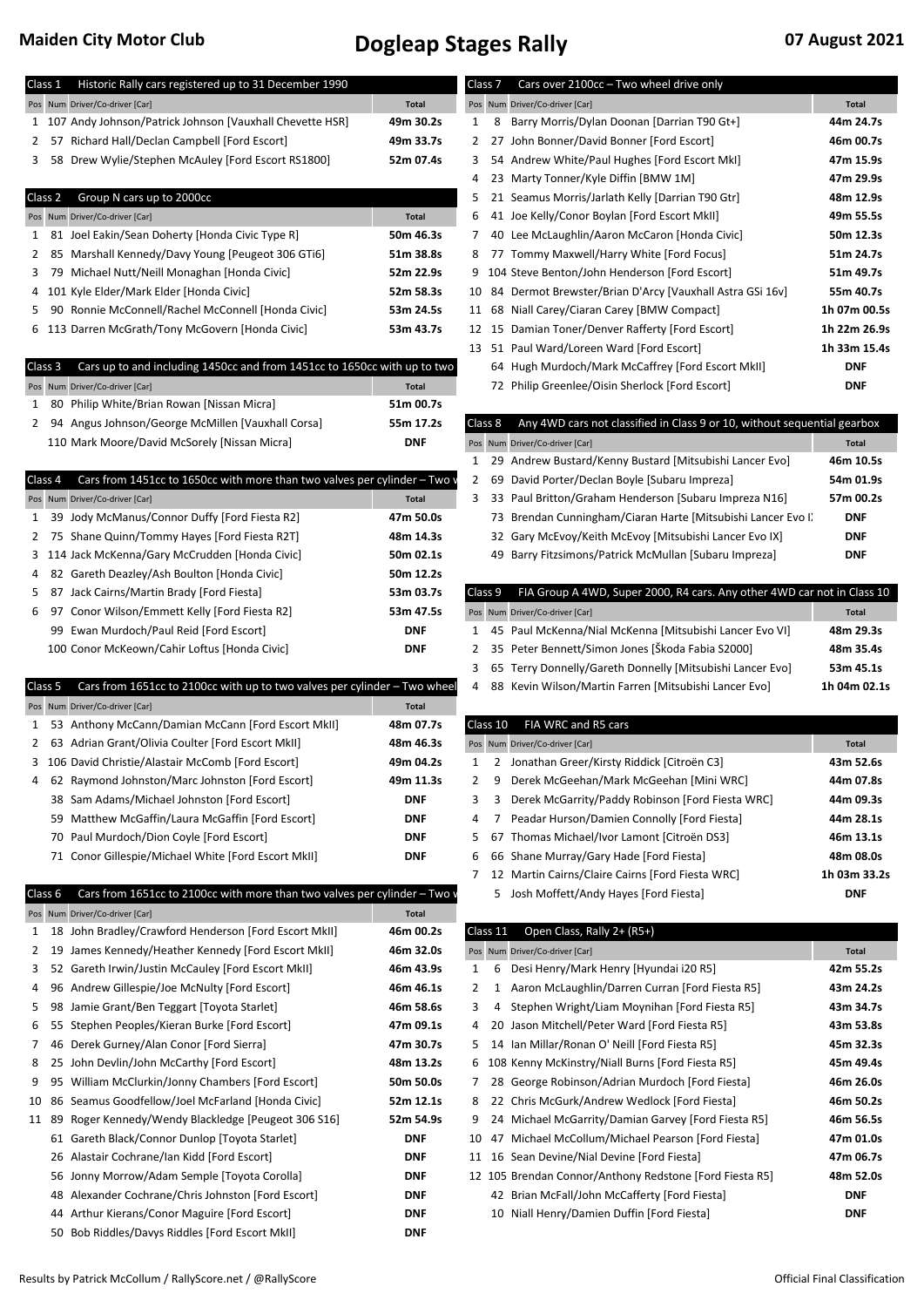|                |                | Pos No. Driver/Co-driver                                                      | Car                            | Cls                  | <b>SS1</b>         | SS <sub>2</sub>  | SS <sub>3</sub>  | <b>SS4</b>       | SS <sub>5</sub>  | SS <sub>6</sub>  | Road<br>Penaltie | Total              |
|----------------|----------------|-------------------------------------------------------------------------------|--------------------------------|----------------------|--------------------|------------------|------------------|------------------|------------------|------------------|------------------|--------------------|
|                |                | Stage Times in order of Overall Classification                                |                                |                      | Stage 1            | Stage 2          | Stage 3          | Stage 4          | Stage 5          | Stage 6          | S                |                    |
| $\mathbf{1}$   | 6              | Desi Henry/Mark Henry                                                         | Hyundai i20 R5                 | 11                   | 8:26.5             | 8:04.9           | 6:28.4           | 6:24.8           | 6:47.9           | 6:42.7           |                  | 42:55.2            |
| $\overline{2}$ | $\mathbf{1}$   | Aaron McLaughlin/Darren Curran                                                | Ford Fiesta R5                 | 11                   | 8:34.0             | 8:09.4           | 6:23.9           | 6:30.2           | 6:57.3           | 6:49.4           |                  | 43:24.2            |
| 3              | 4              | Stephen Wright/Liam Moynihan                                                  | Ford Fiesta R5                 | 11                   | 8:35.6             | 8:10.6           | 6:32.7           | 6:26.4           | 7:03.0           | 6:46.4           |                  | 43:34.7            |
| 4              | $\overline{2}$ | Jonathan Greer/Kirsty Riddick                                                 | Citroën C3                     | 10                   | 8:24.3             | 8:04.8           | 6:23.8           | 6:21.7           | 6:47.7           | 7:50.3           |                  | 43:52.6            |
| 5              | 20             | Jason Mitchell/Peter Ward                                                     | Ford Fiesta R5                 | 11                   | 8:32.5             | 8:14.7           | 6:45.0           | 6:31.1           | 7:01.1           | 6:49.4           |                  | 43:53.8            |
| 6              | 9              | Derek McGeehan/Mark McGeehan Mini WRC                                         |                                | 10                   | 8:34.2             | 8:15.6           | 6:49.3           | 6:35.4           | 7:01.7           | 6:51.6           |                  | 44:07.8            |
| $\overline{7}$ | 3              | Derek McGarrity/Paddy Robinson                                                | Ford Fiesta WRC                | 10                   | 8:35.3             | 8:15.3           | 6:36.1           | 6:37.4           | 7:07.3           | 6:57.9           |                  | 44:09.3            |
| 8<br>9         | 8<br>7         | Barry Morris/Dylan Doonan<br>Peadar Hurson/Damien Connolly                    | Darrian T90 Gt+<br>Ford Fiesta | $\overline{7}$<br>10 | 8:40.7<br>8:42.6   | 8:14.4<br>8:16.9 | 6:53.3<br>6:46.6 | 6:34.6<br>6:34.3 | 7:04.8<br>7:09.3 | 6:56.9<br>6:58.4 |                  | 44:24.7<br>44:28.1 |
| 10             | 14             | Ian Millar/Ronan O' Neill                                                     | Ford Fiesta R5                 | 11                   | 8:49.4             | 8:23.8           | 6:58.8           | 6:52.7           | 7:11.3           | 7:16.3           |                  | 45:32.3            |
| 11             |                | 108 Kenny McKinstry/Niall Burns                                               | Ford Fiesta R5                 | 11                   | 9:02.4             | 8:34.0           | 7:06.7           | 6:50.1           | 7:13.0           | 7:03.2           |                  | 45:49.4            |
| 12             | 18             | John Bradley/Crawford Henderson Ford Escort MkII                              |                                | 6                    | 9:00.7             | 8:35.7           | 7:13.1           | 6:45.2           | 7:10.7           | 7:14.8           |                  | 46:00.2            |
| 13             | 27             | John Bonner/David Bonner                                                      | Ford Escort                    | $\overline{7}$       | 9:04.5             | 8:34.8           | 7:17.0           | 6:56.7           | 7:04.9           | 7:02.8           |                  | 46:00.7            |
| 14             | 29             | Andrew Bustard/Kenny Bustard                                                  | Mitsubishi Lancer Evo          | 8                    | 8:59.3             | 8:45.0           | 7:11.5           | 6:52.8           | 7:11.8           | 7:10.1           |                  | 46:10.5            |
| 15             | 67             | Thomas Michael/Ivor Lamont                                                    | Citroën DS3                    | 10                   | 8:56.9             | 8:38.6           | 7:13.1           | 6:57.0           | 7:15.3           | 7:12.2           |                  | 46:13.1            |
| 16             | 28             | George Robinson/Adrian Murdoch Ford Fiesta                                    |                                | 11                   | 9:06.4             | 8:41.0           | 7:04.3           | 6:52.6           | 7:24.7           | 7:17.0           |                  | 46:26.0            |
| 17             | 19             | James Kennedy/Heather Kennedy                                                 | Ford Escort MkII               | 6                    | 9:01.2             | 8:39.7           | 7:26.1           | 6:55.8           | 7:15.4           | 7:13.8           |                  | 46:32.0            |
| 18             |                | 52 Gareth Irwin/Justin McCauley                                               | Ford Escort MkII               | 6                    | 8:53.8             | 8:40.0           | 7:05.5           | 7:06.7           | 7:44.9           | 7:13.0           |                  | 46:43.9            |
| 19             |                | 96 Andrew Gillespie/Joe McNulty                                               | Ford Escort                    | 6                    | 8:57.3             | 8:40.0           | 7:06.6           | 7:27.2           | 7:17.5           | 7:17.5           |                  | 46:46.1            |
| 20             | 22<br>24       | Chris McGurk/Andrew Wedlock<br>Michael McGarrity/Damian Garvey Ford Fiesta R5 | Ford Fiesta                    | 11<br>11             | 9:09.5<br>9:02.5   | 8:35.9<br>9:08.0 | 7:25.9<br>7:18.2 | 7:02.6<br>6:52.2 | 7:19.7           | 7:16.6<br>7:11.6 |                  | 46:50.2<br>46:56.5 |
| 21<br>22       | 98             | Jamie Grant/Ben Teggart                                                       | Toyota Starlet                 | 6                    | 9:12.0             | 9:01.5           | 7:16.8           | 7:00.4           | 7:24.0<br>7:21.7 | 7:06.2           |                  | 46:58.6            |
| 23             | 47             | Michael McCollum/Michael Pearsor Ford Fiesta                                  |                                | 11                   | 8:51.4             | 8:38.7           | 7:16.4           | 7:13.2           | 7:32.9           | 7:28.4           |                  | 47:01.0            |
| 24             |                | 16 Sean Devine/Nial Devine                                                    | Ford Fiesta                    | 11                   | 9:15.8             | 8:45.3           | 7:31.3           | 6:52.0           | 7:30.9           | 7:11.4           |                  | 47:06.7            |
| 25             | 55             | Stephen Peoples/Kieran Burke                                                  | Ford Escort                    | 6                    | 9:02.4             | 8:46.0           | 7:16.8           | 7:13.5           | 7:29.9           | 7:20.5           |                  | 47:09.1            |
| 26             |                | 54 Andrew White/Paul Hughes                                                   | Ford Escort MkI                | $\overline{7}$       | 9:03.1             | 8:48.4           | 7:24.4           | 7:16.5           | 7:25.6           | 7:17.9           |                  | 47:15.9            |
| 27             | 23             | Marty Tonner/Kyle Diffin                                                      | BMW 1M                         | $\overline{7}$       | 9:06.5             | 8:54.6           | 7:17.1           | 6:49.2           | 8:11.9           | 7:10.6           |                  | 47:29.9            |
| 28             | 46             | Derek Gurney/Alan Conor                                                       | <b>Ford Sierra</b>             | 6                    | 9:13.7             | 8:54.7           | 7:16.8           | 7:13.4           | 7:33.3           | 7:18.8           |                  | 47:30.7            |
| 29             | 39             | Jody McManus/Connor Duffy                                                     | Ford Fiesta R2                 | 4                    | 9:28.6             | 8:58.4           | 7:30.1           | 7:11.6           | 7:24.2           | 7:17.1           |                  | 47:50.0            |
| 30             | 53             | Anthony McCann/Damian McCann Ford Escort MkII                                 |                                | 5                    | 9:20.0             | 9:03.1           | 7:22.2           | 7:18.4           | 7:35.0           | 7:29.0           |                  | 48:07.7            |
| 31             |                | 66 Shane Murray/Gary Hade                                                     | Ford Fiesta                    | 10                   | 9:17.7             | 8:53.7           | 7:24.4           | 7:23.2           | 7:41.5           | 7:27.5           |                  | 48:08.0            |
| 32             | 21             | Seamus Morris/Jarlath Kelly                                                   | Darrian T90 Gtr                | $\overline{7}$<br>6  | 9:32.7             | 9:09.4           | 7:33.8           | 7:03.0           | 7:34.3           | 7:19.7           |                  | 48:12.9            |
| 33<br>34       |                | 25 John Devlin/John McCarthy<br>75 Shane Quinn/Tommy Hayes                    | Ford Escort<br>Ford Fiesta R2T | 4                    | 9:20.7<br>9:11.8   | 8:58.4<br>9:02.2 | 7:42.5<br>7:26.3 | 7:12.5<br>7:33.0 | 7:32.8<br>7:36.9 | 7:26.3<br>7:24.1 |                  | 48:13.2<br>48:14.3 |
| 35             | 45             | Paul McKenna/Nial McKenna                                                     | Mitsubishi Lancer Evo VI       | 9                    | 9:15.8             | 8:58.3           | 7:19.6           | 7:17.5           | 7:54.1           | 7:44.0           |                  | 48:29.3            |
| 36             | 35             | Peter Bennett/Simon Jones                                                     | Škoda Fabia S2000              | 9                    | 8:36.6             | 8:23.8           | 6:54.1           | 6:40.2           | 10:57.9          | 7:02.8           |                  | 48:35.4            |
| 37             |                | 63 Adrian Grant/Olivia Coulter                                                | Ford Escort MkII               | 5                    | 9:10.1             | 9:03.6           | 7:24.6           | 7:32.7           | 8:02.9           | 7:32.4           |                  | 48:46.3            |
| 38             |                | 105 Brendan Connor/Anthony Redstone Ford Fiesta R5                            |                                | 11                   | 9:54.1             | 8:51.3           | 7:26.7           | 7:14.3           | 7:31.0           | 7:54.6           |                  | 48:52.0            |
| 39             |                | 106 David Christie/Alastair McComb                                            | Ford Escort                    | 5                    | 9:31.1             | 9:10.8           | 7:33.8           | 7:44.1           | 7:40.7           | 7:23.7           |                  | 49:04.2            |
| 40             |                | 62 Raymond Johnston/Marc Johnston Ford Escort                                 |                                | 5                    | 9:29.9             | 8:58.7           | 7:23.5           | 7:47.5           | 7:59.1           | 7:32.6           |                  | 49:11.3            |
| 41             |                | 107 Andy Johnson/Patrick Johnson                                              | Vauxhall Chevette HSR          | $\mathbf 1$          | 9:50.6             | 9:01.4           | 7:22.2           | 7:34.5           | 7:56.9           | 7:44.6           |                  | 49:30.2            |
| 42             | 57             | Richard Hall/Declan Campbell                                                  | Ford Escort                    | $\mathbf 1$          | 9:39.1             | 9:15.5           | 7:30.7           | 7:31.6           | 7:50.1           | 7:46.7           |                  | 49:33.7            |
| 43             |                | 41 Joe Kelly/Conor Boylan                                                     | Ford Escort MkII               | $\overline{7}$       | 9:39.6             | 9:02.6           | 7:39.7           | 7:31.6           | 8:13.9           | 7:48.1           |                  | 49:55.5            |
| 44             |                | 114 Jack McKenna/Gary McCrudden                                               | Honda Civic                    | 4                    | 9:37.7             | 9:20.5           | 7:23.8           | 7:51.2           | 7:43.3           | 8:05.6           |                  | 50:02.1            |
| 45<br>46       | 82<br>40       | Gareth Deazley/Ash Boulton<br>Lee McLaughlin/Aaron McCaron                    | Honda Civic<br>Honda Civic     | 4<br>$\overline{7}$  | 9:25.3<br>11:09.4  | 9:18.8<br>8:47.7 | 7:32.3<br>7:38.5 | 8:04.4<br>7:44.1 | 7:51.8<br>7:30.4 | 7:59.6<br>7:22.2 |                  | 50:12.2<br>50:12.3 |
| 47             | 81             | Joel Eakin/Sean Doherty                                                       | Honda Civic Type R             | $\overline{2}$       | 9:33.5             | 9:21.7           | 7:46.0           | 8:01.4           | 8:04.0           | 7:59.7           |                  | 50:46.3            |
| 48             |                | 95 William McClurkin/Jonny Chambers Ford Escort                               |                                | 6                    | 9:42.0             | 9:04.4           | 7:20.6           | 8:05.8           | 8:24.0           | 8:13.2           |                  | 50:50.0            |
| 49             | 80             | Philip White/Brian Rowan                                                      | Nissan Micra                   | 3                    | 9:32.9             | 9:20.4           | 7:34.2           | 7:59.0           | 8:22.4           | 8:11.8           |                  | 51:00.7            |
| 50             | 77             | Tommy Maxwell/Harry White                                                     | Ford Focus                     | 7                    | 9:33.0             | 9:12.3           | 7:35.6           | 8:44.3           | 8:24.7           | 7:54.8           |                  | 51:24.7            |
| 51             | 85             | Marshall Kennedy/Davy Young                                                   | Peugeot 306 GTi6               | $\overline{2}$       | 9:50.6             | 9:37.4           | 7:54.5           | 8:09.3           | 8:02.7           | 8:04.3           |                  | 51:38.8            |
| 52             |                | 104 Steve Benton/John Henderson                                               | Ford Escort                    | $\overline{7}$       | 10:17.2            | 9:31.4           | 7:36.6           | 8:12.5           | 8:18.1           | 7:53.9           |                  | 51:49.7            |
| 53             |                | 58 Drew Wylie/Stephen McAuley                                                 | Ford Escort RS1800             | $\mathbf{1}$         | 9:47.2             | 9:38.6           | 7:55.5           | 8:04.0           | 8:20.8           | 8:21.3           |                  | 52:07.4            |
| 54             |                | 86 Seamus Goodfellow/Joel McFarlanc Honda Civic                               |                                | 6                    | 9:40.4             | 9:25.2           | 7:49.4           | 8:16.0           | 8:24.6           | 8:36.5           |                  | 52:12.1            |
| 55             | 79             | Michael Nutt/Neill Monaghan                                                   | Honda Civic                    | $\overline{2}$       | 10:00.3            | 9:39.5           | 7:48.3           | 8:12.5           | 8:26.8           | 8:15.5           |                  | 52:22.9            |
| 56             | 89             | Roger Kennedy/Wendy Blackledge Peugeot 306 S16                                |                                | 6                    | 10:10.9            | 9:37.3           | 7:54.3           | 8:30.0           | 8:15.9           | 8:26.5           |                  | 52:54.9            |
| 57             |                | 101 Kyle Elder/Mark Elder                                                     | Honda Civic                    | 2                    | 9:53.2             | 9:39.5           | 7:53.1           | 8:11.2           | 8:34.1           | 8:47.2           |                  | 52:58.3            |
| 58             | 87             | Jack Cairns/Martin Brady<br>Ronnie McConnell/Rachel McConne Honda Civic       | Ford Fiesta                    | 4                    | 9:19.8             | 9:12.5           | 7:29.9           | 7:48.7           | 11:00.5          | 8:12.3           |                  | 53:03.7            |
| 59<br>60       | 90             | 113 Darren McGrath/Tony McGovern                                              | Honda Civic                    | 2<br>$\overline{2}$  | 10:27.7<br>10:25.5 | 9:58.5<br>9:55.3 | 7:56.4<br>7:58.5 | 8:20.0<br>8:25.5 | 8:20.8<br>8:27.9 | 8:21.1<br>8:31.0 |                  | 53:24.5<br>53:43.7 |
| 61             |                | 65 Terry Donnelly/Gareth Donnelly                                             | Mitsubishi Lancer Evo          | 9                    | 9:19.9             | 9:05.5           | 7:18.6           | 7:23.3           | 13:00.0          | 7:37.8           |                  | 53:45.1            |
| 62             | 97             | Conor Wilson/Emmett Kelly                                                     | Ford Fiesta R2                 | 4                    | 9:41.8             | 9:29.5           | 7:47.6           | 10:15.6          | 8:17.0           | 8:16.0           |                  | 53:47.5            |
| 63             | 69             | David Porter/Declan Boyle                                                     | Subaru Impreza                 | 8                    | 9:23.3             | 9:05.7           | 7:23.0           | 7:30.4           | 13:00.0          | 7:39.5           |                  | 54:01.9            |
| 64             | 94             | Angus Johnson/George McMillen                                                 | Vauxhall Corsa                 | 3                    | 10:16.6            | 9:54.4           | 8:04.1           | 8:58.2           | 8:52.8           | 9:11.1           |                  | 55:17.2            |
| 65             | 84             | Dermot Brewster/Brian D'Arcy                                                  | Vauxhall Astra GSi 16v         | 7                    | 10:29.9            | 10:17.8          | 8:33.2           | 8:41.6           | 8:50.2           | 8:48.0           |                  | 55:40.7            |
| 66             | 33             | Paul Britton/Graham Henderson                                                 | Subaru Impreza N16             | 8                    | 9:05.9             | 17:00.0          | 7:35.0           | 7:00.8           | 7:21.6           | 8:56.9           |                  | 57:00.2            |
| 67             |                | 12 Martin Cairns/Claire Cairns                                                | Ford Fiesta WRC                | 10                   | 8:49.9             | 27:00.0          | 7:05.8           | 6:33.0           | 7:06.9           | 6:57.6           |                  | 1:03:33.2          |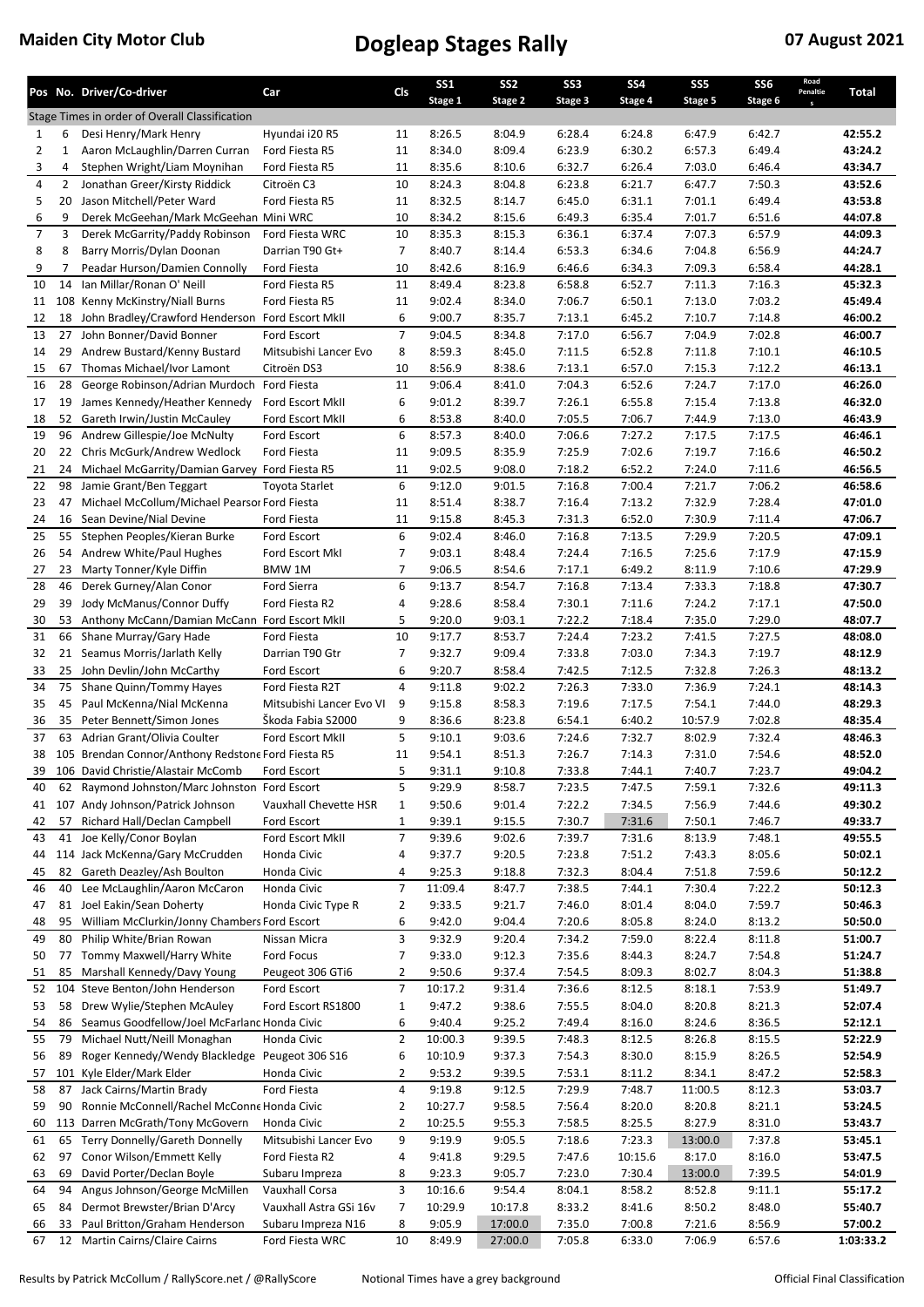|    |     | Pos No. Driver/Co-driver                                   | Car                      | Cls            | <b>SS1</b><br>Stage 1 | SS <sub>2</sub><br>Stage 2 | SS <sub>3</sub><br>Stage 3 | <b>SS4</b><br>Stage 4 | SS <sub>5</sub><br>Stage 5 | SS <sub>6</sub><br>Stage 6 | Road<br>Penaltie | <b>Total</b> |
|----|-----|------------------------------------------------------------|--------------------------|----------------|-----------------------|----------------------------|----------------------------|-----------------------|----------------------------|----------------------------|------------------|--------------|
|    |     | Stage Times in order of Overall Classification (continued) |                          |                |                       |                            |                            |                       |                            |                            | $\mathbf{s}$     |              |
| 68 | 88  | Kevin Wilson/Martin Farren                                 | Mitsubishi Lancer Evo    | 9              | 9:20.7                | 8:53.0                     | 7:26.8                     | 23:00.0               | 7:51.7                     | 7:29.9                     |                  | 1:04:02.1    |
| 69 | 68  | Niall Carey/Ciaran Carey                                   | <b>BMW Compact</b>       | 7              | 27:00.0               | 9:11.1                     | 7:28.5                     | 7:49.0                | 7:45.8                     | 7:46.1                     |                  | 1:07:00.5    |
| 70 | 15  | Damian Toner/Denver Rafferty                               | Ford Escort              | 7              | 27:00.0               | 27:00.0                    | 7:12.6                     | 6:46.4                | 7:16.1                     | 7:11.8                     |                  | 1:22:26.9    |
| 71 | 51  | Paul Ward/Loreen Ward                                      | <b>Ford Escort</b>       | 7              | 27:00.0               | 27:00.0                    | 13:00.0                    | 10:16.8               | 8:05.0                     | 7:53.6                     |                  | 1:33:15.4    |
|    | 61  | Gareth Black/Connor Dunlop                                 | <b>Toyota Starlet</b>    | 6              | 9:02.0                | 8:40.6                     | 7:18.3                     | 7:02.6                | 8:52.4                     |                            |                  | <b>DNF</b>   |
|    | 38  | Sam Adams/Michael Johnston                                 | Ford Escort              | 5              | 9:13.0                | 9:31.5                     | 7:31.2                     | 7:20.7                | 8:15.5                     |                            |                  | <b>DNF</b>   |
|    | 99  | Ewan Murdoch/Paul Reid                                     | <b>Ford Escort</b>       | 4              | 10:03.8               | 9:54.2                     | 7:45.8                     | 8:03.1                | 8:22.4                     |                            |                  | <b>DNF</b>   |
|    | 26  | Alastair Cochrane/Ian Kidd                                 | Ford Escort              | 6              | 9:17.8                | 8:42.5                     | 7:24.3                     | 6:57.9                | 13:00.0                    |                            |                  | <b>DNF</b>   |
|    |     | 110 Mark Moore/David McSorely                              | Nissan Micra             | 3              | 10:53.9               | 10:33.3                    | 8:27.4                     | 9:00.6                | 9:19.0                     |                            |                  | <b>DNF</b>   |
|    | 64  | Hugh Murdoch/Mark McCaffrey                                | <b>Ford Escort MkII</b>  | $\overline{7}$ | 9:56.9                | 9:38.7                     | 7:47.4                     | 8:05.2                | 13:00.0                    |                            |                  | <b>DNF</b>   |
|    | 5   | Josh Moffett/Andy Hayes                                    | <b>Ford Fiesta</b>       | 10             | 8:30.0                | 8:08.8                     | 6:47.7                     | 6:37.5                |                            |                            |                  | <b>DNF</b>   |
|    | 42  | Brian McFall/John McCafferty                               | Ford Fiesta              | 11             | 8:59.8                | 8:34.1                     | 7:39.7                     |                       |                            |                            |                  | <b>DNF</b>   |
|    | 56  | Jonny Morrow/Adam Semple                                   | Toyota Corolla           | 6              | 9:09.0                | 8:49.7                     | 7:21.0                     |                       |                            |                            |                  | <b>DNF</b>   |
|    | 10  | Niall Henry/Damien Duffin                                  | Ford Fiesta              | 11             | 8:53.3                | 8:27.0                     | 9:03.8                     |                       |                            |                            |                  | <b>DNF</b>   |
|    | 72  | Philip Greenlee/Oisin Sherlock                             | Ford Escort              | 7              | 9:40.8                | 9:44.2                     | 8:17.2                     |                       |                            |                            |                  | <b>DNF</b>   |
|    | 48  | Alexander Cochrane/Chris Johnston Ford Escort              |                          | 6              | 9:01.9                | 8:49.3                     |                            |                       |                            |                            |                  | <b>DNF</b>   |
|    | 73  | Brendan Cunningham/Ciaran Harte Mitsubishi Lancer Evo IX   |                          | 8              | 9:40.8                | 9:08.2                     |                            |                       |                            |                            |                  | <b>DNF</b>   |
|    | 32  | Gary McEvoy/Keith McEvoy                                   | Mitsubishi Lancer Evo IX | 8              | 9:20.1                |                            |                            |                       |                            |                            |                  | <b>DNF</b>   |
|    | 44  | Arthur Kierans/Conor Maguire                               | Ford Escort              | 6              | 9:22.1                |                            |                            |                       |                            |                            |                  | <b>DNF</b>   |
|    | 100 | Conor McKeown/Cahir Loftus                                 | Honda Civic              | 4              | 9:24.3                |                            |                            |                       |                            |                            |                  | <b>DNF</b>   |
|    | 59  | Matthew McGaffin/Laura McGaffin Ford Escort                |                          | 5              | 9:26.3                |                            |                            |                       |                            |                            |                  | <b>DNF</b>   |
|    | 49  | Barry Fitzsimons/Patrick McMullan Subaru Impreza           |                          | 8              |                       |                            |                            |                       |                            |                            |                  | <b>DNF</b>   |
|    | 50  | <b>Bob Riddles/Davys Riddles</b>                           | Ford Escort MkII         | 6              |                       |                            |                            |                       |                            |                            |                  | <b>DNF</b>   |
|    | 70  | Paul Murdoch/Dion Coyle                                    | <b>Ford Escort</b>       | 5              |                       |                            |                            |                       |                            |                            |                  | <b>DNF</b>   |
|    | 71  | Conor Gillespie/Michael White                              | Ford Escort MkII         | 5              |                       |                            |                            |                       |                            |                            |                  | <b>DNF</b>   |
|    | 30  | Brendan McDaid/Johnny Baird                                | Ford Escort              | 7              |                       |                            |                            |                       |                            |                            |                  | <b>DNS</b>   |
|    | 91  | Richard O'Lone/Marc Nugent                                 | Ford Fiesta R2           | 4              |                       |                            |                            |                       |                            |                            |                  | <b>DNS</b>   |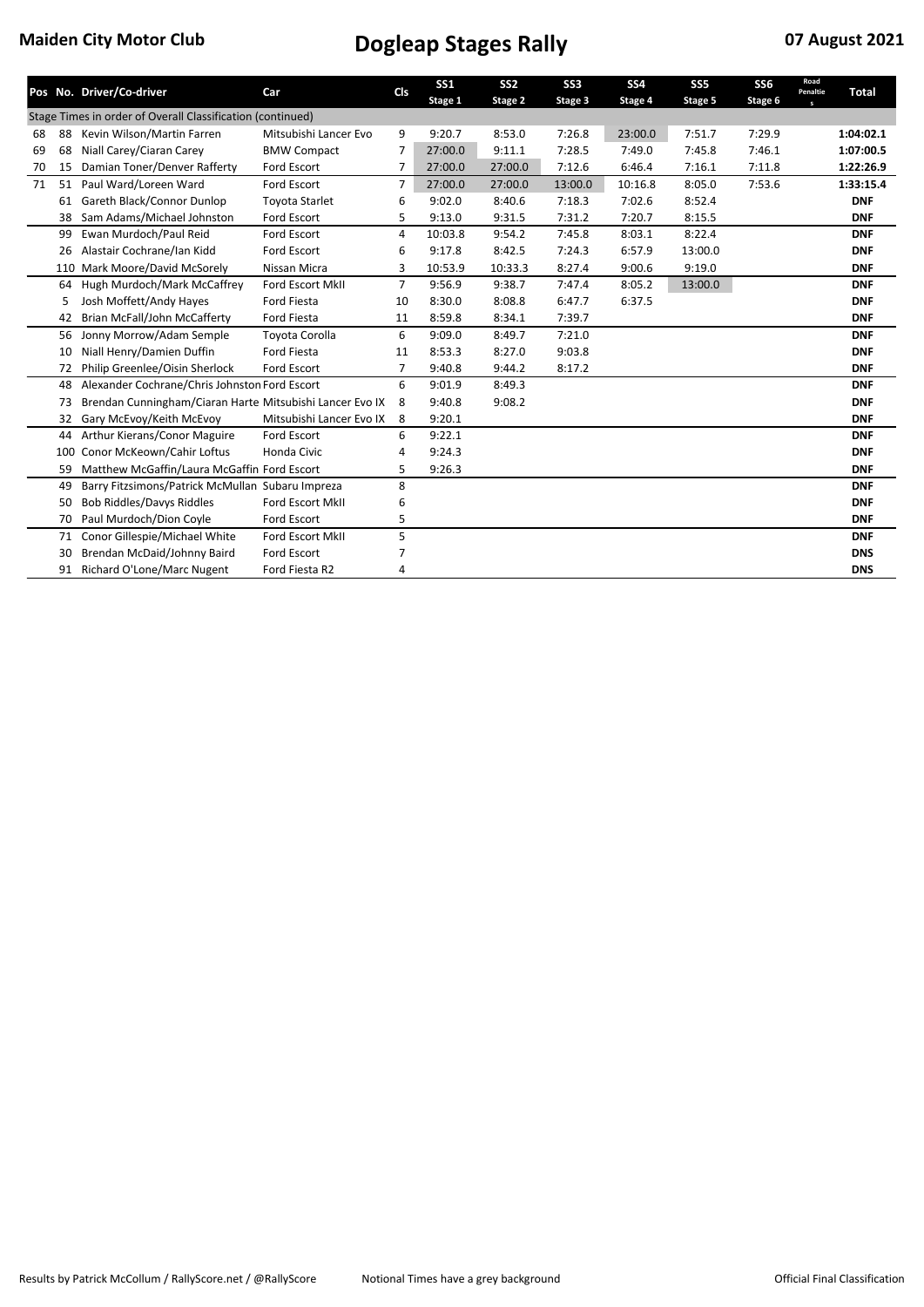|                |          | Pos No. Driver/Co-driver                                                                                             | Car                                  | <b>Cls</b>     | SS <sub>1</sub><br>Stage 1 | SS <sub>2</sub><br>Stage 2 | SS <sub>3</sub><br>Stage 3 | SS <sub>4</sub><br>Stage 4 | SS <sub>5</sub><br>Stage 5 | <b>SS6</b><br>Stage 6 | Road<br>Penaltie | Total              |
|----------------|----------|----------------------------------------------------------------------------------------------------------------------|--------------------------------------|----------------|----------------------------|----------------------------|----------------------------|----------------------------|----------------------------|-----------------------|------------------|--------------------|
| Class 1        |          | Historic Rally cars registered up to 31 December 1990                                                                |                                      |                |                            |                            |                            |                            |                            |                       |                  |                    |
| $\mathbf{1}$   | 107      | Andy Johnson/Patrick Johnson                                                                                         | Vauxhall Chevette HSR                | $\mathbf{1}$   | 9:50.6                     | 9:01.4                     | 7:22.2                     | 7:34.5                     | 7:56.9                     | 7:44.6                |                  | 49:30.2            |
| 2              | 57       | Richard Hall/Declan Campbell                                                                                         | Ford Escort                          | $\mathbf{1}$   | 9:39.1                     | 9:15.5                     | 7:30.7                     | 7:31.6                     | 7:50.1                     | 7:46.7                |                  | 49:33.7            |
| 3              | 58       | Drew Wylie/Stephen McAuley                                                                                           | Ford Escort RS1800                   | $\mathbf{1}$   | 9:47.2                     | 9:38.6                     | 7:55.5                     | 8:04.0                     | 8:20.8                     | 8:21.3                |                  | 52:07.4            |
|                |          |                                                                                                                      |                                      |                |                            |                            |                            |                            |                            |                       |                  |                    |
| Class 2        |          | Group N cars up to 2000cc                                                                                            |                                      |                |                            |                            |                            |                            |                            |                       |                  |                    |
| $\mathbf{1}$   | 81       | Joel Eakin/Sean Doherty                                                                                              | Honda Civic Type R                   | $\overline{2}$ | 9:33.5                     | 9:21.7                     | 7:46.0                     | 8:01.4                     | 8:04.0                     | 7:59.7                |                  | 50:46.3            |
| $\overline{2}$ | 85       | Marshall Kennedy/Davy Young                                                                                          | Peugeot 306 GTi6                     | $\overline{2}$ | 9:50.6                     | 9:37.4                     | 7:54.5                     | 8:09.3                     | 8:02.7                     | 8:04.3                |                  | 51:38.8            |
| 3              | 79       | Michael Nutt/Neill Monaghan                                                                                          | Honda Civic                          | 2              | 10:00.3                    | 9:39.5                     | 7:48.3                     | 8:12.5                     | 8:26.8                     | 8:15.5                |                  | 52:22.9            |
| 4              |          | 101 Kyle Elder/Mark Elder                                                                                            | Honda Civic                          | $\overline{2}$ | 9:53.2                     | 9:39.5                     | 7:53.1                     | 8:11.2                     | 8:34.1                     | 8:47.2                |                  | 52:58.3            |
| 5              | 90       | Ronnie McConnell/Rachel McConne Honda Civic                                                                          |                                      | $\overline{2}$ | 10:27.7                    | 9:58.5                     | 7:56.4                     | 8:20.0                     | 8:20.8                     | 8:21.1                |                  | 53:24.5            |
| 6              |          | 113 Darren McGrath/Tony McGovern                                                                                     | Honda Civic                          | $\overline{2}$ | 10:25.5                    | 9:55.3                     | 7:58.5                     | 8:25.5                     | 8:27.9                     | 8:31.0                |                  | 53:43.7            |
| Class 3        |          | Cars up to and including 1450cc and from 1451cc to 1650cc with up to two valves per cylinder - Two wheel drive only  |                                      |                |                            |                            |                            |                            |                            |                       |                  |                    |
| $\mathbf{1}$   | 80       | Philip White/Brian Rowan                                                                                             | Nissan Micra                         | 3              | 9:32.9                     | 9:20.4                     | 7:34.2                     | 7:59.0                     | 8:22.4                     | 8:11.8                |                  | 51:00.7            |
| $\overline{2}$ | 94       | Angus Johnson/George McMillen                                                                                        | Vauxhall Corsa                       | 3              | 10:16.6                    | 9:54.4                     | 8:04.1                     | 8:58.2                     | 8:52.8                     | 9:11.1                |                  | 55:17.2            |
|                |          | 110 Mark Moore/David McSorely                                                                                        | Nissan Micra                         | 3              | 10:53.9                    | 10:33.3                    | 8:27.4                     | 9:00.6                     | 9:19.0                     |                       |                  | <b>DNF</b>         |
|                |          |                                                                                                                      |                                      |                |                            |                            |                            |                            |                            |                       |                  |                    |
| Class 4        |          | Cars from 1451cc to 1650cc with more than two valves per cylinder – Two wheel drive only - Including R2 cars         |                                      |                |                            |                            |                            |                            |                            |                       |                  |                    |
| $\mathbf{1}$   | 39       | Jody McManus/Connor Duffy                                                                                            | Ford Fiesta R2                       | 4              | 9:28.6                     | 8:58.4                     | 7:30.1                     | 7:11.6                     | 7:24.2                     | 7:17.1                |                  | 47:50.0            |
| $\overline{2}$ |          | 75 Shane Quinn/Tommy Hayes                                                                                           | Ford Fiesta R2T                      | 4              | 9:11.8                     | 9:02.2                     | 7:26.3                     | 7:33.0                     | 7:36.9                     | 7:24.1                |                  | 48:14.3            |
| 3              |          | 114 Jack McKenna/Gary McCrudden                                                                                      | Honda Civic                          | 4              | 9:37.7                     | 9:20.5                     | 7:23.8                     | 7:51.2                     | 7:43.3                     | 8:05.6                |                  | 50:02.1            |
| 4              |          | 82 Gareth Deazley/Ash Boulton                                                                                        | Honda Civic                          | 4              | 9:25.3                     | 9:18.8                     | 7:32.3                     | 8:04.4                     | 7:51.8                     | 7:59.6                |                  | 50:12.2            |
| 5              | 87       | Jack Cairns/Martin Brady                                                                                             | Ford Fiesta                          | 4              | 9:19.8                     | 9:12.5                     | 7:29.9                     | 7:48.7                     | 11:00.5                    | 8:12.3                |                  | 53:03.7            |
| 6              | 97       | Conor Wilson/Emmett Kelly                                                                                            | Ford Fiesta R2                       | 4              | 9:41.8                     | 9:29.5                     | 7:47.6                     | 10:15.6                    | 8:17.0                     | 8:16.0                |                  | 53:47.5            |
|                | 99       | Ewan Murdoch/Paul Reid                                                                                               | Ford Escort                          | 4              | 10:03.8                    | 9:54.2                     | 7:45.8                     | 8:03.1                     | 8:22.4                     |                       |                  | <b>DNF</b>         |
|                |          | 100 Conor McKeown/Cahir Loftus                                                                                       | Honda Civic                          | 4              | 9:24.3                     |                            |                            |                            |                            |                       |                  | <b>DNF</b>         |
|                |          | 91 Richard O'Lone/Marc Nugent                                                                                        | Ford Fiesta R2                       | 4              |                            |                            |                            |                            |                            |                       |                  | <b>DNS</b>         |
|                |          |                                                                                                                      |                                      |                |                            |                            |                            |                            |                            |                       |                  |                    |
| Class 5        |          | Cars from 1651cc to 2100cc with up to two valves per cylinder - Two wheel drive only                                 |                                      |                |                            |                            |                            |                            |                            |                       |                  |                    |
| $\mathbf{1}$   | 53       | Anthony McCann/Damian McCann Ford Escort MkII                                                                        |                                      | 5              | 9:20.0                     | 9:03.1                     | 7:22.2                     | 7:18.4                     | 7:35.0                     | 7:29.0                |                  | 48:07.7            |
| $\overline{2}$ | 63       | Adrian Grant/Olivia Coulter                                                                                          | Ford Escort MkII                     | 5              | 9:10.1                     | 9:03.6                     | 7:24.6                     | 7:32.7                     | 8:02.9                     | 7:32.4                |                  | 48:46.3            |
| 3              |          | 106 David Christie/Alastair McComb                                                                                   | Ford Escort                          | 5              | 9:31.1                     | 9:10.8                     | 7:33.8                     | 7:44.1                     | 7:40.7                     | 7:23.7                |                  | 49:04.2            |
| 4              |          | 62 Raymond Johnston/Marc Johnston Ford Escort                                                                        |                                      | 5              | 9:29.9                     | 8:58.7                     | 7:23.5                     | 7:47.5                     | 7:59.1                     | 7:32.6                |                  | 49:11.3            |
|                |          | 38 Sam Adams/Michael Johnston                                                                                        | Ford Escort                          | 5              | 9:13.0                     | 9:31.5                     | 7:31.2                     | 7:20.7                     | 8:15.5                     |                       |                  | <b>DNF</b>         |
|                | 59       | Matthew McGaffin/Laura McGaffin Ford Escort                                                                          |                                      | 5              | 9:26.3                     |                            |                            |                            |                            |                       |                  | <b>DNF</b>         |
|                | 70       | Paul Murdoch/Dion Coyle                                                                                              | Ford Escort                          | 5              |                            |                            |                            |                            |                            |                       |                  | <b>DNF</b>         |
|                |          | 71 Conor Gillespie/Michael White                                                                                     | Ford Escort MkII                     | 5              |                            |                            |                            |                            |                            |                       |                  | <b>DNF</b>         |
|                |          |                                                                                                                      |                                      |                |                            |                            |                            |                            |                            |                       |                  |                    |
|                |          | Class 6 Cars from 1651cc to 2100cc with more than two valves per cylinder - Two wheel drive only - Including R3 cars |                                      |                |                            |                            |                            |                            |                            |                       |                  |                    |
| $\mathbf{1}$   | 18       | John Bradley/Crawford Henderson Ford Escort MkII                                                                     |                                      | 6              | 9:00.7                     | 8:35.7                     | 7:13.1                     | 6:45.2                     | 7:10.7                     | 7:14.8                |                  | 46:00.2            |
| $\overline{2}$ | 19       | James Kennedy/Heather Kennedy                                                                                        | Ford Escort MkII                     | 6              | 9:01.2                     | 8:39.7                     | 7:26.1                     | 6:55.8                     | 7:15.4                     | 7:13.8                |                  | 46:32.0            |
| 3              | 52       | Gareth Irwin/Justin McCauley                                                                                         | Ford Escort MkII                     | 6              | 8:53.8                     | 8:40.0                     | 7:05.5                     | 7:06.7                     | 7:44.9                     | 7:13.0                |                  | 46:43.9            |
| 4              | 96       | Andrew Gillespie/Joe McNulty                                                                                         | Ford Escort                          | 6              | 8:57.3                     | 8:40.0                     | 7:06.6                     | 7:27.2                     | 7:17.5                     | 7:17.5                |                  | 46:46.1            |
| 5<br>6         | 98<br>55 | Jamie Grant/Ben Teggart<br>Stephen Peoples/Kieran Burke                                                              | <b>Toyota Starlet</b><br>Ford Escort | 6<br>6         | 9:12.0<br>9:02.4           | 9:01.5<br>8:46.0           | 7:16.8<br>7:16.8           | 7:00.4<br>7:13.5           | 7:21.7<br>7:29.9           | 7:06.2<br>7:20.5      |                  | 46:58.6<br>47:09.1 |
| $\overline{7}$ |          |                                                                                                                      |                                      | 6              |                            |                            |                            |                            |                            |                       |                  | 47:30.7            |
|                | 46       | Derek Gurney/Alan Conor<br>John Devlin/John McCarthy                                                                 | Ford Sierra                          |                | 9:13.7                     | 8:54.7                     | 7:16.8                     | 7:13.4                     | 7:33.3                     | 7:18.8                |                  |                    |
| 8              | 25       | William McClurkin/Jonny Chambers Ford Escort                                                                         | Ford Escort                          | 6              | 9:20.7                     | 8:58.4                     | 7:42.5                     | 7:12.5                     | 7:32.8                     | 7:26.3                |                  | 48:13.2            |
| 9<br>10        | 95<br>86 | Seamus Goodfellow/Joel McFarlanc Honda Civic                                                                         |                                      | 6<br>6         | 9:42.0<br>9:40.4           | 9:04.4<br>9:25.2           | 7:20.6<br>7:49.4           | 8:05.8<br>8:16.0           | 8:24.0<br>8:24.6           | 8:13.2<br>8:36.5      |                  | 50:50.0<br>52:12.1 |
| 11             | 89       | Roger Kennedy/Wendy Blackledge Peugeot 306 S16                                                                       |                                      | 6              | 10:10.9                    | 9:37.3                     | 7:54.3                     | 8:30.0                     | 8:15.9                     | 8:26.5                |                  | 52:54.9            |
|                | 61       | Gareth Black/Connor Dunlop                                                                                           | Toyota Starlet                       | 6              | 9:02.0                     | 8:40.6                     | 7:18.3                     | 7:02.6                     | 8:52.4                     |                       |                  | <b>DNF</b>         |
|                | 26       | Alastair Cochrane/Ian Kidd                                                                                           | Ford Escort                          | 6              | 9:17.8                     | 8:42.5                     | 7:24.3                     | 6:57.9                     | 13:00.0                    |                       |                  | <b>DNF</b>         |
|                | 56       | Jonny Morrow/Adam Semple                                                                                             | Toyota Corolla                       | 6              | 9:09.0                     | 8:49.7                     | 7:21.0                     |                            |                            |                       |                  | <b>DNF</b>         |
|                | 48       | Alexander Cochrane/Chris Johnston Ford Escort                                                                        |                                      | 6              | 9:01.9                     | 8:49.3                     |                            |                            |                            |                       |                  | <b>DNF</b>         |
|                | 44       | Arthur Kierans/Conor Maguire                                                                                         | Ford Escort                          | 6              | 9:22.1                     |                            |                            |                            |                            |                       |                  | <b>DNF</b>         |
|                | 50       | <b>Bob Riddles/Davys Riddles</b>                                                                                     | Ford Escort MkII                     | 6              |                            |                            |                            |                            |                            |                       |                  | <b>DNF</b>         |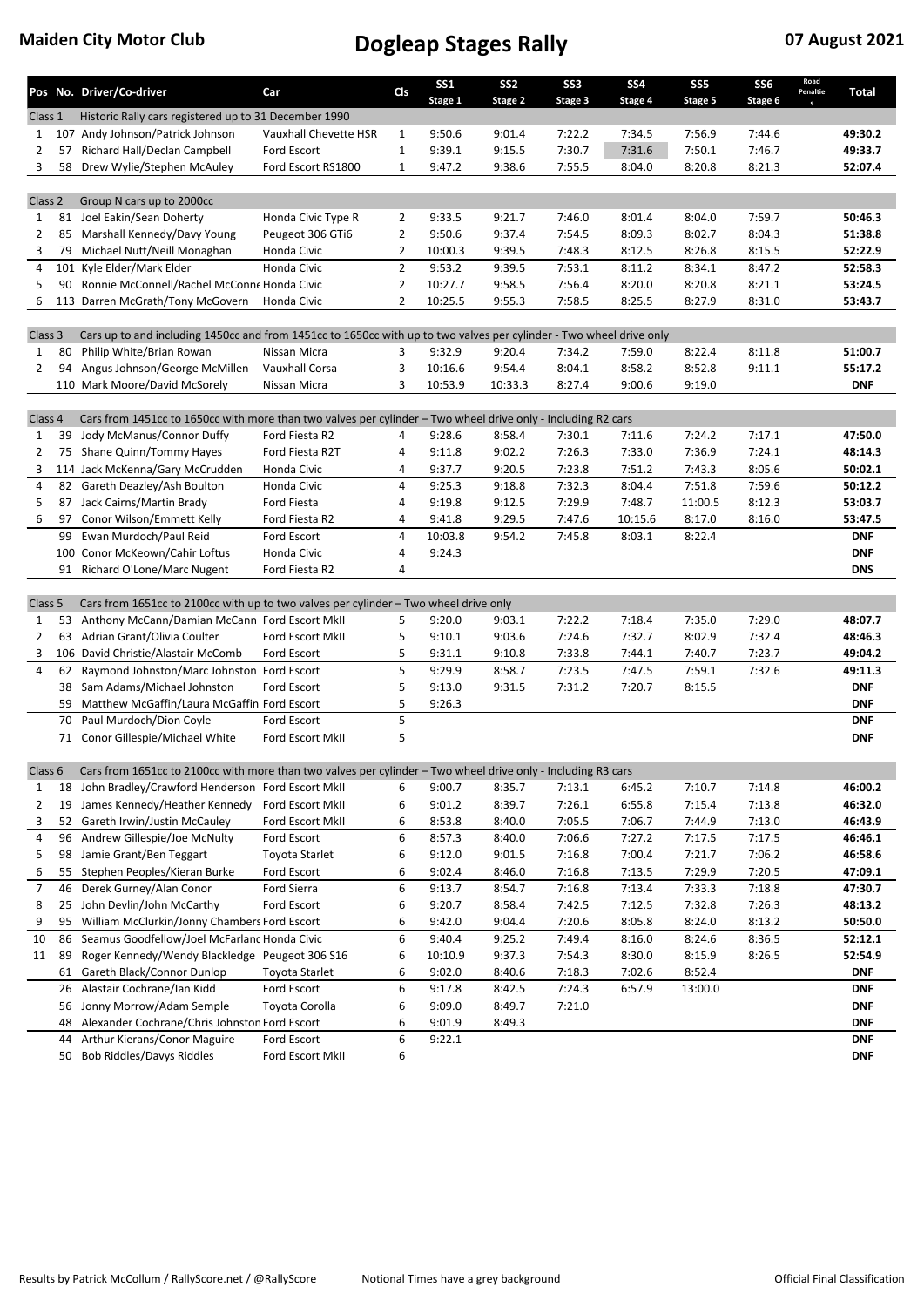|                     |                  | Pos No. Driver/Co-driver                                                       | Car                        | Cls            | SS <sub>1</sub><br>Stage 1 | SS <sub>2</sub><br>Stage 2 | SS <sub>3</sub><br>Stage 3 | SS <sub>4</sub><br>Stage 4 | SS <sub>5</sub><br>Stage 5 | SS <sub>6</sub><br>Stage 6 | Road<br>Penaltie<br>$\mathbf{s}$ | Total                 |
|---------------------|------------------|--------------------------------------------------------------------------------|----------------------------|----------------|----------------------------|----------------------------|----------------------------|----------------------------|----------------------------|----------------------------|----------------------------------|-----------------------|
| Class <sub>7</sub>  |                  | Cars over 2100cc - Two wheel drive only                                        |                            |                |                            |                            |                            |                            |                            |                            |                                  |                       |
| 1                   | 8                | Barry Morris/Dylan Doonan                                                      | Darrian T90 Gt+            | 7              | 8:40.7                     | 8:14.4                     | 6:53.3                     | 6:34.6                     | 7:04.8                     | 6:56.9                     |                                  | 44:24.7               |
| $\overline{2}$      | 27               | John Bonner/David Bonner                                                       | Ford Escort                | $\overline{7}$ | 9:04.5                     | 8:34.8                     | 7:17.0                     | 6:56.7                     | 7:04.9                     | 7:02.8                     |                                  | 46:00.7               |
| 3                   | 54               | Andrew White/Paul Hughes                                                       | Ford Escort MkI            | 7              | 9:03.1                     | 8:48.4                     | 7:24.4                     | 7:16.5                     | 7:25.6                     | 7:17.9                     |                                  | 47:15.9               |
| 4                   | 23               | Marty Tonner/Kyle Diffin                                                       | BMW 1M                     | $\overline{7}$ | 9:06.5                     | 8:54.6                     | 7:17.1                     | 6:49.2                     | 8:11.9                     | 7:10.6                     |                                  | 47:29.9               |
| 5                   |                  | 21 Seamus Morris/Jarlath Kelly                                                 | Darrian T90 Gtr            | 7              | 9:32.7                     | 9:09.4                     | 7:33.8                     | 7:03.0                     | 7:34.3                     | 7:19.7                     |                                  | 48:12.9               |
| 6                   | 41               | Joe Kelly/Conor Boylan                                                         | Ford Escort MkII           | $\overline{7}$ | 9:39.6                     | 9:02.6                     | 7:39.7                     | 7:31.6                     | 8:13.9                     | 7:48.1                     |                                  | 49:55.5               |
| $\overline{7}$      | 40               | Lee McLaughlin/Aaron McCaron                                                   | Honda Civic                | $\overline{7}$ | 11:09.4                    | 8:47.7                     | 7:38.5                     | 7:44.1                     | 7:30.4                     | 7:22.2                     |                                  | 50:12.3               |
| 8                   | 77               | Tommy Maxwell/Harry White                                                      | <b>Ford Focus</b>          | $\overline{7}$ | 9:33.0                     | 9:12.3                     | 7:35.6                     | 8:44.3                     | 8:24.7                     | 7:54.8                     |                                  | 51:24.7               |
| 9                   |                  | 104 Steve Benton/John Henderson                                                | Ford Escort                | $\overline{7}$ | 10:17.2                    | 9:31.4                     | 7:36.6                     | 8:12.5                     | 8:18.1                     | 7:53.9                     |                                  | 51:49.7               |
| 10                  | 84               | Dermot Brewster/Brian D'Arcy                                                   | Vauxhall Astra GSi 16v     | $\overline{7}$ | 10:29.9                    | 10:17.8                    | 8:33.2                     | 8:41.6                     | 8:50.2                     | 8:48.0                     |                                  | 55:40.7               |
| 11                  | 68               | Niall Carey/Ciaran Carey                                                       | <b>BMW Compact</b>         | $\overline{7}$ | 27:00.0                    | 9:11.1                     | 7:28.5                     | 7:49.0                     | 7:45.8                     | 7:46.1                     |                                  | 1:07:00.5             |
| 12                  | 15               | Damian Toner/Denver Rafferty                                                   | Ford Escort                | 7              | 27:00.0                    | 27:00.0                    | 7:12.6                     | 6:46.4                     | 7:16.1                     | 7:11.8                     |                                  | 1:22:26.9             |
| 13                  | 51               | Paul Ward/Loreen Ward                                                          | Ford Escort                | $\overline{7}$ | 27:00.0                    | 27:00.0                    | 13:00.0                    | 10:16.8                    | 8:05.0                     | 7:53.6                     |                                  | 1:33:15.4             |
|                     |                  | 64 Hugh Murdoch/Mark McCaffrey                                                 | Ford Escort MkII           | $\overline{7}$ | 9:56.9                     | 9:38.7                     | 7:47.4                     | 8:05.2                     | 13:00.0                    |                            |                                  | <b>DNF</b>            |
|                     | 72               | Philip Greenlee/Oisin Sherlock                                                 | Ford Escort                | $\overline{7}$ | 9:40.8                     | 9:44.2                     | 8:17.2                     |                            |                            |                            |                                  | <b>DNF</b>            |
|                     | 30               | Brendan McDaid/Johnny Baird                                                    | Ford Escort                | $\overline{7}$ |                            |                            |                            |                            |                            |                            |                                  | <b>DNS</b>            |
| Class 8             |                  | Any 4WD cars not classified in Class 9 or 10, without sequential gearbox       |                            |                |                            |                            |                            |                            |                            |                            |                                  |                       |
| $\mathbf{1}$        | 29               | Andrew Bustard/Kenny Bustard                                                   | Mitsubishi Lancer Evo      | 8              | 8:59.3                     | 8:45.0                     | 7:11.5                     | 6:52.8                     | 7:11.8                     | 7:10.1                     |                                  | 46:10.5               |
| $\overline{2}$      | 69               | David Porter/Declan Boyle                                                      | Subaru Impreza             | 8              | 9:23.3                     | 9:05.7                     | 7:23.0                     | 7:30.4                     | 13:00.0                    | 7:39.5                     |                                  | 54:01.9               |
| 3                   | 33               | Paul Britton/Graham Henderson                                                  | Subaru Impreza N16         | 8              | 9:05.9                     | 17:00.0                    | 7:35.0                     | 7:00.8                     | 7:21.6                     | 8:56.9                     |                                  | 57:00.2               |
|                     | 73               | Brendan Cunningham/Ciaran Harte Mitsubishi Lancer Evo IX                       |                            | 8              | 9:40.8                     | 9:08.2                     |                            |                            |                            |                            |                                  | <b>DNF</b>            |
|                     | 32               | Gary McEvoy/Keith McEvoy                                                       | Mitsubishi Lancer Evo IX   | 8              | 9:20.1                     |                            |                            |                            |                            |                            |                                  | <b>DNF</b>            |
|                     | 49               | Barry Fitzsimons/Patrick McMullan Subaru Impreza                               |                            | 8              |                            |                            |                            |                            |                            |                            |                                  | DNF                   |
|                     |                  |                                                                                |                            |                |                            |                            |                            |                            |                            |                            |                                  |                       |
| Class 9             |                  | FIA Group A 4WD, Super 2000, R4 cars. Any other 4WD car not in Class 10        |                            |                |                            |                            |                            |                            |                            |                            |                                  |                       |
| 1                   | 45               | Paul McKenna/Nial McKenna                                                      | Mitsubishi Lancer Evo VI 9 |                | 9:15.8                     | 8:58.3                     | 7:19.6                     | 7:17.5                     | 7:54.1                     | 7:44.0                     |                                  | 48:29.3               |
| 2                   | 35               | Peter Bennett/Simon Jones                                                      | Škoda Fabia S2000          | 9              | 8:36.6                     | 8:23.8                     | 6:54.1                     | 6:40.2                     | 10:57.9                    | 7:02.8                     |                                  | 48:35.4               |
| 3                   | 65               | Terry Donnelly/Gareth Donnelly                                                 | Mitsubishi Lancer Evo      | 9              | 9:19.9                     | 9:05.5                     | 7:18.6                     | 7:23.3                     | 13:00.0                    | 7:37.8                     |                                  | 53:45.1               |
| 4                   | 88               | Kevin Wilson/Martin Farren                                                     | Mitsubishi Lancer Evo      | 9              | 9:20.7                     | 8:53.0                     | 7:26.8                     | 23:00.0                    | 7:51.7                     | 7:29.9                     |                                  | 1:04:02.1             |
|                     |                  |                                                                                |                            |                |                            |                            |                            |                            |                            |                            |                                  |                       |
| Class 10            |                  | FIA WRC and R5 cars                                                            |                            |                |                            |                            |                            |                            |                            |                            |                                  |                       |
| $\mathbf{1}$        | 2                | Jonathan Greer/Kirsty Riddick                                                  | Citroën C3                 | 10             | 8:24.3                     | 8:04.8                     | 6:23.8                     | 6:21.7                     | 6:47.7                     | 7:50.3                     |                                  | 43:52.6               |
| $\overline{2}$      | 9                | Derek McGeehan/Mark McGeehan Mini WRC                                          |                            | 10             | 8:34.2                     | 8:15.6                     | 6:49.3                     | 6:35.4                     | 7:01.7                     | 6:51.6                     |                                  | 44:07.8               |
| 3                   | 3                | Derek McGarrity/Paddy Robinson                                                 | Ford Fiesta WRC            | 10             | 8:35.3                     | 8:15.3                     | 6:36.1                     | 6:37.4                     | 7:07.3                     | 6:57.9                     |                                  | 44:09.3               |
| 4                   | 7                | Peadar Hurson/Damien Connolly                                                  | Ford Fiesta                | 10             | 8:42.6                     | 8:16.9                     | 6:46.6                     | 6:34.3                     | 7:09.3                     | 6:58.4                     |                                  | 44:28.1               |
| 5                   | 67               | Thomas Michael/Ivor Lamont                                                     | Citroën DS3                | 10             | 8:56.9                     | 8:38.6                     | 7:13.1                     | 6:57.0                     | 7:15.3                     | 7:12.2                     |                                  | 46:13.1               |
| 6                   |                  | 66 Shane Murray/Gary Hade                                                      | Ford Fiesta                | 10             | 9:17.7                     | 8:53.7                     | 7:24.4                     | 7:23.2                     | 7:41.5                     | 7:27.5                     |                                  | 48:08.0               |
| $\overline{7}$      | 12               | Martin Cairns/Claire Cairns                                                    | Ford Fiesta WRC            | 10             | 8:49.9                     | 27:00.0                    | 7:05.8                     | 6:33.0                     | 7:06.9                     | 6:57.6                     |                                  | 1:03:33.2             |
|                     |                  | 5 Josh Moffett/Andy Hayes                                                      | Ford Fiesta                | 10             | 8:30.0                     | 8:08.8                     | 6:47.7                     | 6:37.5                     |                            |                            |                                  | <b>DNF</b>            |
|                     |                  |                                                                                |                            |                |                            |                            |                            |                            |                            |                            |                                  |                       |
| Class 11            |                  | Open Class, Rally 2+ (R5+)                                                     |                            |                |                            |                            |                            |                            |                            |                            |                                  |                       |
| 1                   | 6                | Desi Henry/Mark Henry                                                          | Hyundai i20 R5             | 11             | 8:26.5                     | 8:04.9                     | 6:28.4                     | 6:24.8                     | 6:47.9                     | 6:42.7                     |                                  | 42:55.2               |
| 2                   | $\mathbf 1$<br>4 | Aaron McLaughlin/Darren Curran<br>Stephen Wright/Liam Moynihan                 | Ford Fiesta R5             | 11             | 8:34.0                     | 8:09.4                     | 6:23.9                     | 6:30.2                     | 6:57.3                     | 6:49.4                     |                                  | 43:24.2               |
| 3                   |                  |                                                                                | Ford Fiesta R5             | 11             | 8:35.6                     | 8:10.6                     | 6:32.7                     | 6:26.4                     | 7:03.0                     | 6:46.4                     |                                  | 43:34.7               |
| 4                   | 20               | Jason Mitchell/Peter Ward<br>Ian Millar/Ronan O' Neill                         | Ford Fiesta R5             | 11             | 8:32.5                     | 8:14.7                     | 6:45.0                     | 6:31.1                     | 7:01.1                     | 6:49.4                     |                                  | 43:53.8               |
| 5                   | 14               |                                                                                | Ford Fiesta R5             | 11             | 8:49.4                     | 8:23.8                     | 6:58.8                     | 6:52.7                     | 7:11.3                     | 7:16.3                     |                                  | 45:32.3               |
| 6<br>$\overline{7}$ | 108              | Kenny McKinstry/Niall Burns<br>George Robinson/Adrian Murdoch Ford Fiesta      | Ford Fiesta R5             | 11             | 9:02.4                     | 8:34.0                     | 7:06.7                     | 6:50.1                     | 7:13.0                     | 7:03.2<br>7:17.0           |                                  | 45:49.4<br>46:26.0    |
|                     | 28               |                                                                                |                            | 11             | 9:06.4                     | 8:41.0                     | 7:04.3                     | 6:52.6                     | 7:24.7                     |                            |                                  |                       |
| 8                   | 22               | Chris McGurk/Andrew Wedlock<br>Michael McGarrity/Damian Garvey Ford Fiesta R5  | Ford Fiesta                | 11             | 9:09.5                     | 8:35.9                     | 7:25.9                     | 7:02.6                     | 7:19.7                     | 7:16.6                     |                                  | 46:50.2               |
| 9                   | 24               |                                                                                |                            | 11             | 9:02.5                     | 9:08.0                     | 7:18.2                     | 6:52.2                     | 7:24.0                     | 7:11.6                     |                                  | 46:56.5<br>47:01.0    |
| 10                  | 47               | Michael McCollum/Michael Pearsor Ford Fiesta                                   |                            | 11             | 8:51.4                     | 8:38.7                     | 7:16.4                     | 7:13.2                     | 7:32.9                     | 7:28.4                     |                                  | 47:06.7               |
| 11                  | 16               | Sean Devine/Nial Devine                                                        | Ford Fiesta                | 11             | 9:15.8                     | 8:45.3                     | 7:31.3                     | 6:52.0                     | 7:30.9                     | 7:11.4                     |                                  |                       |
| 12                  | 105<br>42        | Brendan Connor/Anthony Redstone Ford Fiesta R5<br>Brian McFall/John McCafferty | Ford Fiesta                | 11<br>11       | 9:54.1                     | 8:51.3<br>8:34.1           | 7:26.7<br>7:39.7           | 7:14.3                     | 7:31.0                     | 7:54.6                     |                                  | 48:52.0<br><b>DNF</b> |
|                     |                  | 10 Niall Henry/Damien Duffin                                                   | Ford Fiesta                | 11             | 8:59.8<br>8:53.3           | 8:27.0                     | 9:03.8                     |                            |                            |                            |                                  | <b>DNF</b>            |
|                     |                  |                                                                                |                            |                |                            |                            |                            |                            |                            |                            |                                  |                       |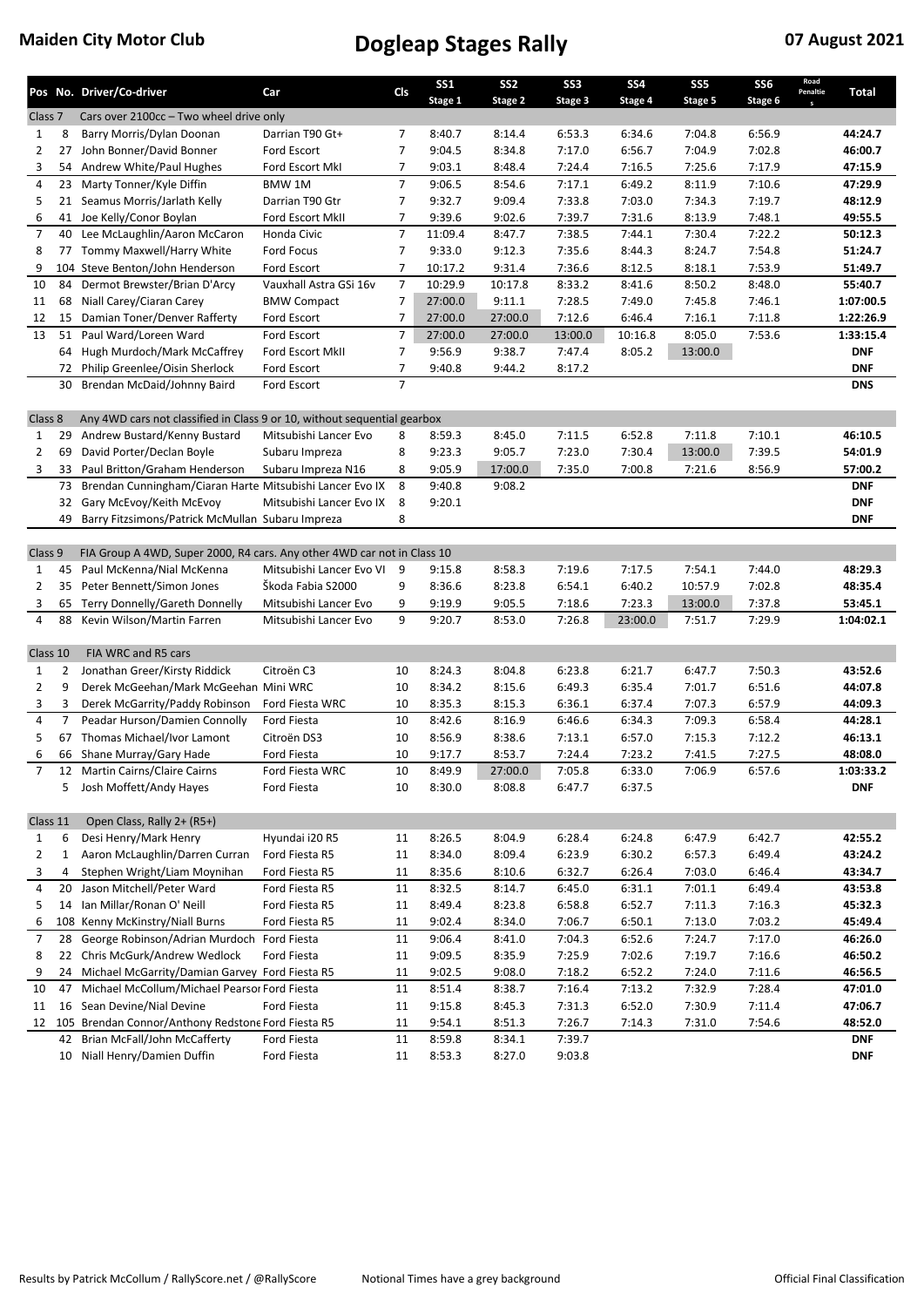|          |                | Pos No. Driver/Co-driver                                       | Car                                  | <b>SS1</b>     | SS <sub>2</sub> | SS <sub>3</sub> | SS <sub>4</sub> | SS <sub>5</sub> | SS <sub>6</sub><br>Stage 6 |  |
|----------|----------------|----------------------------------------------------------------|--------------------------------------|----------------|-----------------|-----------------|-----------------|-----------------|----------------------------|--|
|          |                | <b>Overall Positions for each Stage</b>                        |                                      | Stage 1        | Stage 2         | Stage 3         | Stage 4         | Stage 5         |                            |  |
| 1        | 6              | Desi Henry/Mark Henry                                          | Hyundai i20 R5                       | $\overline{2}$ | 2               | 3               | $\overline{2}$  | 2               | 1                          |  |
| 2        | 1              | Aaron McLaughlin/Darren Curran                                 | Ford Fiesta R5                       | 5              | 4               | 2               | 4               | 3               | 3                          |  |
| 3        | 4              | Stephen Wright/Liam Moynihan                                   | Ford Fiesta R5                       | 8              | 5               | 4               | 3               | 6               | 2                          |  |
| 4        | $\overline{2}$ | Jonathan Greer/Kirsty Riddick                                  | Citroën C3                           | $\mathbf{1}$   | $\mathbf 1$     | $\mathbf{1}$    | $\mathbf 1$     | 1               | 49                         |  |
| 5        | 20             | Jason Mitchell/Peter Ward                                      | Ford Fiesta R5                       | 4              | 7               | 6               | 5               | 4               | 3                          |  |
| 6        | 9              | Derek McGeehan/Mark McGeehan Mini WRC                          |                                      | 6              | 9               | 9               | 9               | 5               | 5                          |  |
| 7        | 3              | Derek McGarrity/Paddy Robinson                                 | Ford Fiesta WRC                      | $\overline{7}$ | 8               | 5               | 10              | 10              | 8                          |  |
| 8        | 8              | Barry Morris/Dylan Doonan                                      | Darrian T90 Gt+                      | 10             | 6               | 10              | 8               | 7               | 6                          |  |
| 9        | 7              | Peadar Hurson/Damien Connolly                                  | Ford Fiesta                          | 11             | 10              | 7               | 7               | 11              | 9                          |  |
| 10       | 14             | Ian Millar/Ronan O' Neill                                      | Ford Fiesta R5                       | 12             | 11              | 12              | 20              | 13              | 23                         |  |
| 11       |                | 108 Kenny McKinstry/Niall Burns                                | Ford Fiesta R5                       | 25             | 14              | 17              | 16              | 15              | 12                         |  |
| 12       | 18             | John Bradley/Crawford Henderson                                | Ford Escort MkII                     | 21             | 17              | 20              | 13              | 12              | 22                         |  |
| 13       | 27<br>29       | John Bonner/David Bonner<br>Andrew Bustard/Kenny Bustard       | Ford Escort<br>Mitsubishi Lancer Evo | 29<br>19       | 16<br>27        | 26<br>18        | 23<br>21        | 8<br>14         | 10<br>14                   |  |
| 14<br>15 | 67             | Thomas Michael/Ivor Lamont                                     | Citroën DS3                          | 17             | 19              | 20              | 24              | 16              | 19                         |  |
| 16       | 28             | George Robinson/Adrian Murdoch Ford Fiesta                     |                                      | 31             | 25              | 13              | 19              | 25              | 25                         |  |
| 17       | 19             | James Kennedy/Heather Kennedy                                  | <b>Ford Escort MkII</b>              | 22             | 21              | 44              | 22              | 17              | 21                         |  |
| 18       |                | 52 Gareth Irwin/Justin McCauley                                | Ford Escort MkII                     | 16             | 22              | 14              | 31              | 40              | 20                         |  |
| 19       |                | 96 Andrew Gillespie/Joe McNulty                                | Ford Escort                          | 18             | 22              | 16              | 44              | 19              | 27                         |  |
| 20       |                | 22 Chris McGurk/Andrew Wedlock                                 | <b>Ford Fiesta</b>                   | 34             | 18              | 43              | 28              | 20              | 24                         |  |
| 21       | 24             | Michael McGarrity/Damian Garvey Ford Fiesta R5                 |                                      | 27             | 52              | 28              | 18              | 23              | 17                         |  |
| 22       | 98             | Jamie Grant/Ben Teggart                                        | <b>Toyota Starlet</b>                | 37             | 44              | 23              | 26              | 22              | 13                         |  |
| 23       | 47             | Michael McCollum/Michael Pearsor Ford Fiesta                   |                                      | 14             | 20              | 22              | 34              | 32              | 37                         |  |
| 24       | 16             | Sean Devine/Nial Devine                                        | Ford Fiesta                          | 40             | 28              | 53              | 17              | 29              | 16                         |  |
| 25       | 55             | Stephen Peoples/Kieran Burke                                   | Ford Escort                          | 25             | 29              | 23              | 36              | 27              | 31                         |  |
| 26       | 54             | Andrew White/Paul Hughes                                       | Ford Escort MkI                      | 28             | 31              | 40              | 38              | 26              | 28                         |  |
| 27       | 23             | Marty Tonner/Kyle Diffin                                       | BMW 1M                               | 32             | 37              | 27              | 15              | 52              | 15                         |  |
| 28       | 46             | Derek Gurney/Alan Conor                                        | <b>Ford Sierra</b>                   | 39             | 38              | 23              | 35              | 33              | 29                         |  |
| 29       | 39             | Jody McManus/Connor Duffy                                      | Ford Fiesta R2                       | 55             | 40              | 50              | 32              | 24              | 26                         |  |
| 30       |                | 53 Anthony McCann/Damian McCann Ford Escort MkII               |                                      | 46             | 47              | 34              | 40              | 35              | 38                         |  |
| 31       |                | 66 Shane Murray/Gary Hade                                      | Ford Fiesta                          | 42             | 36              | 40              | 42              | 38              | 36                         |  |
| 32       | 21             | Seamus Morris/Jarlath Kelly                                    | Darrian T90 Gtr                      | 58             | 54              | 55<br>64        | 30              | 34              | 30                         |  |
| 33<br>34 |                | 25 John Devlin/John McCarthy<br>75 Shane Quinn/Tommy Hayes     | Ford Escort<br>Ford Fiesta R2T       | 48<br>36       | 40<br>45        | 45              | 33<br>49        | 31<br>36        | 35<br>34                   |  |
| 35       | 45             | Paul McKenna/Nial McKenna                                      | Mitsubishi Lancer Evo VI             | 40             | 39              | 31              | 39              | 45              | 44                         |  |
| 36       | 35             | Peter Bennett/Simon Jones                                      | Škoda Fabia S2000                    | 9              | 11              | 11              | 12              | 72              | 10                         |  |
| 37       |                | 63 Adrian Grant/Olivia Coulter                                 | Ford Escort MkII                     | 35             | 48              | 42              | 48              | 49              | 40                         |  |
| 38       |                | 105 Brendan Connor/Anthony Redstone Ford Fiesta R5             |                                      | 74             | 34              | 46              | 37              | 30              | 52                         |  |
| 39       |                | 106 David Christie/Alastair McComb                             | Ford Escort                          | 57             | 55              | 55              | 51              | 37              | 33                         |  |
| 40       |                | 62 Raymond Johnston/Marc Johnston Ford Escort                  |                                      | 56             | 42              | 37              | 53              | 47              | 41                         |  |
| 41       | 107            | Andy Johnson/Patrick Johnson                                   | Vauxhall Chevette HSR                | 71             | 43              | 34              | 50              | 46              | 45                         |  |
| 42       | 57             | Richard Hall/Declan Campbell                                   | Ford Escort                          | 63             | 59              | 51              | 46              | 42              | 47                         |  |
| 43       |                | 41 Joe Kelly/Conor Boylan                                      | Ford Escort MkII                     | 64             | 46              | 62              | 46              | 53              | 48                         |  |
| 44       |                | 114 Jack McKenna/Gary McCrudden                                | Honda Civic                          | 62             | 62              | 38              | 56              | 39              | 57                         |  |
| 45       | 82             | Gareth Deazley/Ash Boulton                                     | Honda Civic                          | 53             | 60              | 54              | 61              | 44              | 54                         |  |
| 46       | 40             | Lee McLaughlin/Aaron McCaron                                   | Honda Civic                          | 85             | 30              | 61              | 51              | 28              | 32                         |  |
| 47       | 81             | Joel Eakin/Sean Doherty                                        | Honda Civic Type R                   | 61             | 63              | 66              | 58              | 50              | 55                         |  |
| 48       |                | 95 William McClurkin/Jonny Chambers Ford Escort                |                                      | 69             | 49              | 32              | 63              | 62              | 60                         |  |
| 49       | 80             | Philip White/Brian Rowan                                       | Nissan Micra                         | 59             | 61              | 57              | 57              | 60              | 58                         |  |
| 50       | 77<br>85       | Tommy Maxwell/Harry White                                      | Ford Focus<br>Peugeot 306 GTi6       | 60             | 57<br>69        | 59<br>73        | 73              | 64              | 53<br>56                   |  |
| 51<br>52 |                | Marshall Kennedy/Davy Young<br>104 Steve Benton/John Henderson | Ford Escort                          | 71<br>80       | 66              | 60              | 64<br>66        | 48<br>57        | 51                         |  |
| 53       |                | 58 Drew Wylie/Stephen McAuley                                  | Ford Escort RS1800                   | 70             | 70              | 74              | 60              | 58              | 64                         |  |
| 54       |                | 86 Seamus Goodfellow/Joel McFarlanc Honda Civic                |                                      | 65             | 64              | 70              | 68              | 63              | 67                         |  |
| 55       | 79             | Michael Nutt/Neill Monaghan                                    | Honda Civic                          | 76             | 72              | 69              | 66              | 65              | 61                         |  |
| 56       | 89             | Roger Kennedy/Wendy Blackledge Peugeot 306 S16                 |                                      | 78             | 68              | 72              | 71              | 55              | 65                         |  |
| 57       |                | 101 Kyle Elder/Mark Elder                                      | Honda Civic                          | 73             | 72              | 71              | 65              | 67              | 68                         |  |
| 58       | 87             | Jack Cairns/Martin Brady                                       | Ford Fiesta                          | 44             | 58              | 49              | 54              | 73              | 59                         |  |
| 59       | 90             | Ronnie McConnell/Rachel McConne Honda Civic                    |                                      | 82             | 78              | 75              | 69              | 58              | 63                         |  |
| 60       |                | 113 Darren McGrath/Tony McGovern                               | Honda Civic                          | 81             | 77              | 76              | 70              | 66              | 66                         |  |
| 61       |                | 65 Terry Donnelly/Gareth Donnelly                              | Mitsubishi Lancer Evo                | 45             | 50              | 30              | 43              | 74              | 42                         |  |
| 62       | 97             | Conor Wilson/Emmett Kelly                                      | Ford Fiesta R2                       | 68             | 65              | 68              | 76              | 56              | 62                         |  |
| 63       | 69             | David Porter/Declan Boyle                                      | Subaru Impreza                       | 51             | 51              | 36              | 45              | 74              | 43                         |  |
| 64       | 94             | Angus Johnson/George McMillen                                  | Vauxhall Corsa                       | 79             | 76              | 77              | 74              | 70              | 71                         |  |
| 65       | 84             | Dermot Brewster/Brian D'Arcy                                   | Vauxhall Astra GSi 16v               | 83             | 79              | 80              | 72              | 68              | 69                         |  |
| 66       | 33             | Paul Britton/Graham Henderson                                  | Subaru Impreza N16                   | 30             | 81              | 58              | 27              | 21              | 70                         |  |
| 67       |                | 12 Martin Cairns/Claire Cairns                                 | Ford Fiesta WRC                      | 13             | 82              | 15              | 6               | 9               | $\overline{7}$             |  |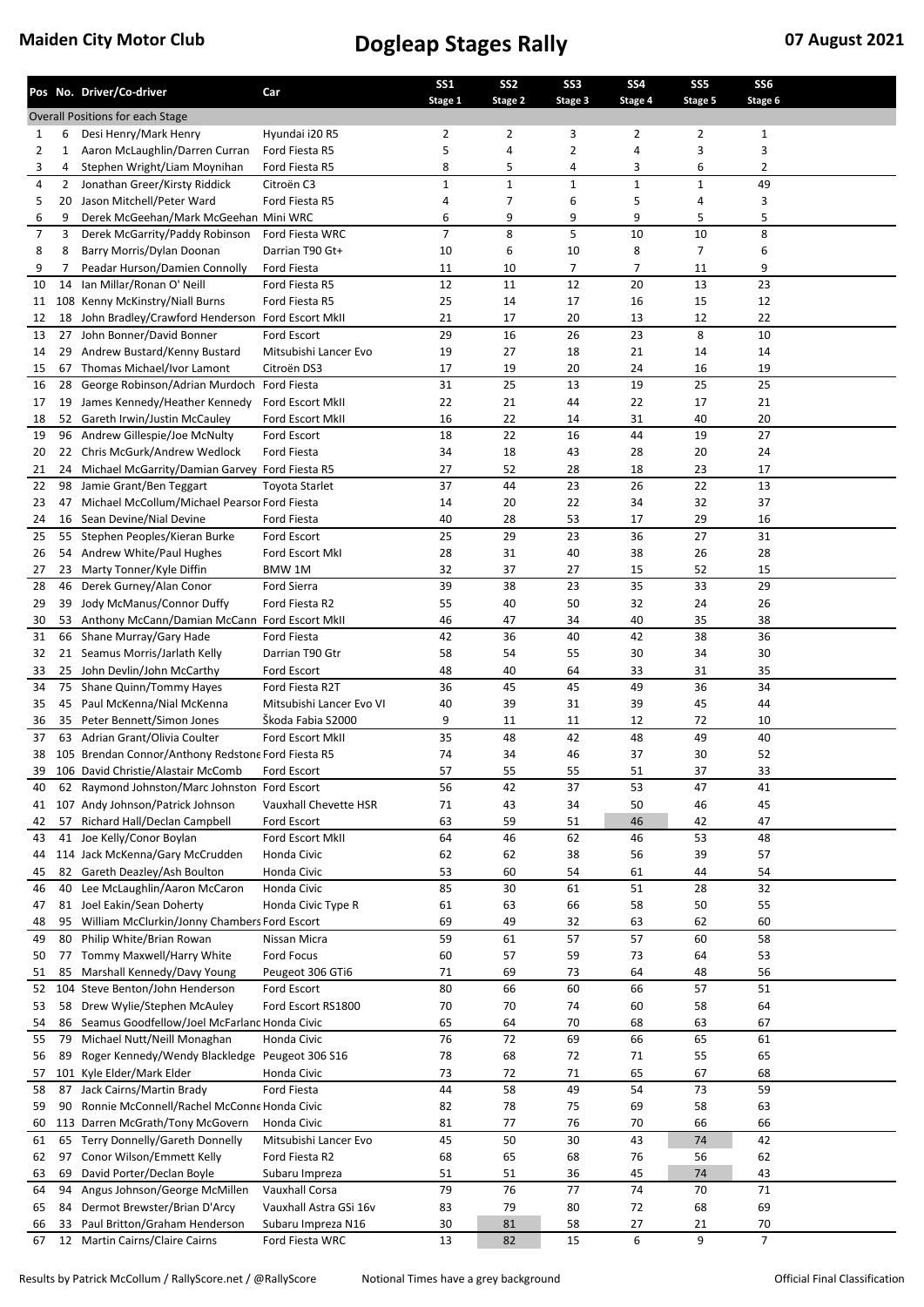|    |     | Pos No. Driver/Co-driver                                 | Car                      | SS <sub>1</sub> | SS <sub>2</sub> | SS <sub>3</sub> | <b>SS4</b> | SS <sub>5</sub> | SS <sub>6</sub> |  |
|----|-----|----------------------------------------------------------|--------------------------|-----------------|-----------------|-----------------|------------|-----------------|-----------------|--|
|    |     |                                                          |                          | Stage 1         | Stage 2         | Stage 3         | Stage 4    | Stage 5         | Stage 6         |  |
|    |     | Overall Positions for each Stage (continued)             |                          |                 |                 |                 |            |                 |                 |  |
| 68 | 88  | Kevin Wilson/Martin Farren                               | Mitsubishi Lancer Evo    | 48              | 35              | 47              | 78         | 43              | 39              |  |
| 69 | 68  | Niall Carey/Ciaran Carey                                 | <b>BMW Compact</b>       | 86              | 56              | 48              | 55         | 41              | 46              |  |
| 70 | 15  | Damian Toner/Denver Rafferty                             | Ford Escort              | 86              | 82              | 19              | 14         | 18              | 18              |  |
| 71 | 51  | Paul Ward/Loreen Ward                                    | <b>Ford Escort</b>       | 86              | 82              | 82              | 77         | 51              | 50              |  |
|    | 61  | Gareth Black/Connor Dunlop                               | Toyota Starlet           | 24              | 24              | 29              | 28         | 69              |                 |  |
|    | 38  | Sam Adams/Michael Johnston                               | Ford Escort              | 38              | 67              | 52              | 41         | 54              |                 |  |
|    | 99  | Ewan Murdoch/Paul Reid                                   | <b>Ford Escort</b>       | 77              | 75              | 65              | 59         | 60              |                 |  |
|    | 26  | Alastair Cochrane/Ian Kidd                               | <b>Ford Escort</b>       | 43              | 26              | 39              | 25         | 74              |                 |  |
|    | 110 | Mark Moore/David McSorely                                | Nissan Micra             | 84              | 80              | 79              | 75         | 71              |                 |  |
|    | 64  | Hugh Murdoch/Mark McCaffrey                              | Ford Escort MkII         | 75              | 71              | 67              | 62         | 74              |                 |  |
|    | 5   | Josh Moffett/Andy Hayes                                  | <b>Ford Fiesta</b>       | 3               | 3               | 8               | 11         |                 |                 |  |
|    | 42  | Brian McFall/John McCafferty                             | <b>Ford Fiesta</b>       | 20              | 15              | 62              |            |                 |                 |  |
|    | 56  | Jonny Morrow/Adam Semple                                 | Toyota Corolla           | 33              | 33              | 33              |            |                 |                 |  |
|    | 10  | Niall Henry/Damien Duffin                                | <b>Ford Fiesta</b>       | 15              | 13              | 81              |            |                 |                 |  |
|    | 72  | Philip Greenlee/Oisin Sherlock                           | <b>Ford Escort</b>       | 66              | 74              | 78              |            |                 |                 |  |
|    | 48  | Alexander Cochrane/Chris Johnston Ford Escort            |                          | 23              | 32              |                 |            |                 |                 |  |
|    | 73  | Brendan Cunningham/Ciaran Harte Mitsubishi Lancer Evo IX |                          | 66              | 53              |                 |            |                 |                 |  |
|    | 32  | Gary McEvoy/Keith McEvoy                                 | Mitsubishi Lancer Evo IX | 47              |                 |                 |            |                 |                 |  |
|    | 44  | Arthur Kierans/Conor Maguire                             | <b>Ford Escort</b>       | 50              |                 |                 |            |                 |                 |  |
|    | 100 | Conor McKeown/Cahir Loftus                               | Honda Civic              | 52              |                 |                 |            |                 |                 |  |
|    | 59  | Matthew McGaffin/Laura McGaffin Ford Escort              |                          | 54              |                 |                 |            |                 |                 |  |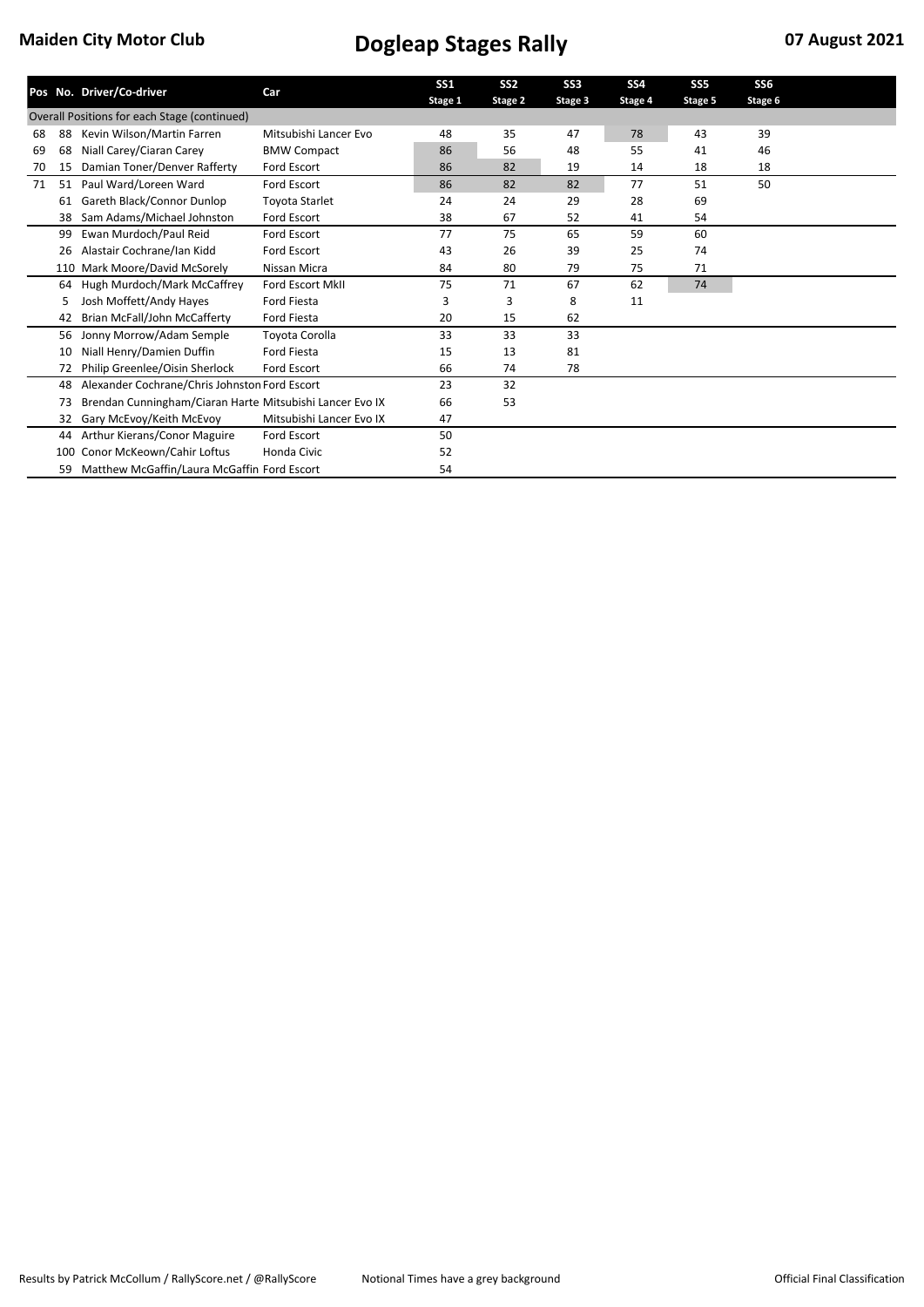|          |                | Pos No. Driver/Co-driver                                                             | Car                               | <b>SS1</b><br>Stage 1 | SS <sub>2</sub><br>Stage 2 | SS <sub>3</sub><br>Stage 3 | SS <sub>4</sub><br>Stage 4 | SS <sub>5</sub><br>Stage 5 | SS <sub>6</sub><br>Stage 6 |  |
|----------|----------------|--------------------------------------------------------------------------------------|-----------------------------------|-----------------------|----------------------------|----------------------------|----------------------------|----------------------------|----------------------------|--|
|          |                | Overall Positions after each Stage                                                   |                                   |                       |                            |                            |                            |                            |                            |  |
| 1        | 6              | Desi Henry/Mark Henry                                                                | Hyundai i20 R5                    | 2                     | 2                          | 2                          | $\overline{2}$             | $\overline{2}$             | $\mathbf{1}$               |  |
| 2        | 1              | Aaron McLaughlin/Darren Curran                                                       | Ford Fiesta R5                    | 5                     | 4                          | 3                          | 3                          | 3                          | $\overline{2}$             |  |
| 3        | 4              | Stephen Wright/Liam Moynihan                                                         | Ford Fiesta R5                    | 8                     | 5                          | 4                          | 4                          | 4                          | 3                          |  |
| 4        | $\overline{2}$ | Jonathan Greer/Kirsty Riddick                                                        | Citroën C3                        | $\mathbf{1}$          | $\mathbf 1$                | $\mathbf 1$                | $\mathbf{1}$               | $\mathbf{1}$               | $\pmb{4}$                  |  |
| 5        | 20             | Jason Mitchell/Peter Ward                                                            | Ford Fiesta R5                    | 4                     | 6                          | 7                          | 5                          | 5                          | 5                          |  |
| 6        | 9              | Derek McGeehan/Mark McGeehan Mini WRC                                                |                                   | 6                     | 7                          | 8                          | 8                          | $\overline{7}$             | 6                          |  |
| 7        | 3              | Derek McGarrity/Paddy Robinson                                                       | Ford Fiesta WRC                   | 7                     | 8                          | 6                          | $\overline{7}$             | 6                          | $\overline{7}$             |  |
| 8<br>9   | 8<br>7         | Barry Morris/Dylan Doonan<br>Peadar Hurson/Damien Connolly                           | Darrian T90 Gt+<br>Ford Fiesta    | 10<br>11              | 9<br>10                    | 10<br>9                    | 10<br>9                    | 8<br>9                     | 8<br>9                     |  |
| 10       | 14             | Ian Millar/Ronan O' Neill                                                            | Ford Fiesta R5                    | 12                    | 12                         | 12                         | 12                         | 10                         | 10                         |  |
| 11       |                | 108 Kenny McKinstry/Niall Burns                                                      | Ford Fiesta R5                    | 25                    | 18                         | 14                         | 13                         | 12                         | 11                         |  |
| 12       | 18             | John Bradley/Crawford Henderson                                                      | Ford Escort MkII                  | 21                    | 18                         | 18                         | 14                         | 11                         | 12                         |  |
| 13       | 27             | John Bonner/David Bonner                                                             | Ford Escort                       | 29                    | 21                         | 21                         | 19                         | 13                         | 13                         |  |
| 14       | 29             | Andrew Bustard/Kenny Bustard                                                         | Mitsubishi Lancer Evo             | 19                    | 24                         | 20                         | 18                         | 14                         | 14                         |  |
| 15       | 67             | Thomas Michael/Ivor Lamont                                                           | Citroën DS3                       | 17                    | 17                         | 17                         | 16                         | 15                         | 15                         |  |
| 16       | 28             | George Robinson/Adrian Murdoch Ford Fiesta                                           |                                   | 31                    | 26                         | 19                         | 15                         | 16                         | 16                         |  |
| 17       | 19             | James Kennedy/Heather Kennedy                                                        | Ford Escort MkII                  | 22                    | 22                         | 24                         | 21                         | 17                         | 17                         |  |
| 18       | 52             | Gareth Irwin/Justin McCauley                                                         | Ford Escort MkII                  | 16                    | 15                         | 13                         | 17                         | 19                         | 18                         |  |
| 19       |                | 96 Andrew Gillespie/Joe McNulty                                                      | Ford Escort                       | 18                    | 20                         | 15                         | 24                         | 18                         | 19                         |  |
| 20       | 22             | Chris McGurk/Andrew Wedlock                                                          | <b>Ford Fiesta</b>                | 34                    | 25                         | 25                         | 25                         | 21                         | 20                         |  |
| 21       | 24             | Michael McGarrity/Damian Garvey Ford Fiesta R5                                       |                                   | 27                    | 35<br>37                   | 32<br>33                   | 27                         | 22                         | 21                         |  |
| 22       | 98             | Jamie Grant/Ben Teggart                                                              | <b>Toyota Starlet</b>             | 37                    |                            |                            | 30                         | 24                         | 22<br>23                   |  |
| 23<br>24 | 16             | 47 Michael McCollum/Michael Pearsor Ford Fiesta<br>Sean Devine/Nial Devine           | Ford Fiesta                       | 14<br>40              | 14<br>32                   | 16<br>34                   | 20<br>29                   | 20<br>25                   | 24                         |  |
| 25       | 55             | Stephen Peoples/Kieran Burke                                                         | Ford Escort                       | 25                    | 27                         | 23                         | 26                         | 23                         | 25                         |  |
| 26       | 54             | Andrew White/Paul Hughes                                                             | Ford Escort MkI                   | 28                    | 29                         | 27                         | 31                         | 26                         | 26                         |  |
| 27       | 23             | Marty Tonner/Kyle Diffin                                                             | BMW 1M                            | 32                    | 32                         | 28                         | 23                         | 28                         | 27                         |  |
| 28       |                | 46 Derek Gurney/Alan Conor                                                           | Ford Sierra                       | 39                    | 34                         | 31                         | 32                         | 27                         | 28                         |  |
| 29       | 39             | Jody McManus/Connor Duffy                                                            | Ford Fiesta R2                    | 55                    | 45                         | 44                         | 37                         | 29                         | 29                         |  |
| 30       |                | 53 Anthony McCann/Damian McCann Ford Escort MkII                                     |                                   | 46                    | 43                         | 41                         | 35                         | 30                         | 30                         |  |
| 31       | 66             | Shane Murray/Gary Hade                                                               | Ford Fiesta                       | 42                    | 36                         | 36                         | 34                         | 31                         | 31                         |  |
| 32       | 21             | Seamus Morris/Jarlath Kelly                                                          | Darrian T90 Gtr                   | 58                    | 50                         | 52                         | 41                         | 35                         | 32                         |  |
| 33       |                | 25 John Devlin/John McCarthy                                                         | Ford Escort                       | 48                    | 42                         | 45                         | 40                         | 33                         | 33                         |  |
| 34       |                | 75 Shane Quinn/Tommy Hayes                                                           | Ford Fiesta R2T                   | 36                    | 40                         | 38                         | 39                         | 34                         | 34                         |  |
| 35       | 45             | Paul McKenna/Nial McKenna                                                            | Mitsubishi Lancer Evo VI          | 40                    | 41                         | 35                         | 33                         | 32                         | 35                         |  |
| 36       | 35             | Peter Bennett/Simon Jones                                                            | Škoda Fabia S2000                 | 9                     | 11                         | 11                         | 11                         | 39                         | 36                         |  |
| 37       |                | 63 Adrian Grant/Olivia Coulter<br>105 Brendan Connor/Anthony Redstone Ford Fiesta R5 | Ford Escort MkII                  | 35<br>74              | 38<br>55                   | 37<br>48                   | 38<br>43                   | 38<br>37                   | 37<br>38                   |  |
| 38<br>39 |                | 106 David Christie/Alastair McComb                                                   |                                   | 57                    | 49                         | 50                         | 50                         | 41                         | 39                         |  |
| 40       |                | 62 Raymond Johnston/Marc Johnston Ford Escort                                        | Ford Escort                       | 56                    | 46                         | 43                         | 45                         | 40                         | 40                         |  |
| 41       |                | 107 Andy Johnson/Patrick Johnson                                                     | Vauxhall Chevette HSR             | 71                    | 58                         | 49                         | 46                         | 42                         | 41                         |  |
| 42       | 57             | Richard Hall/Declan Campbell                                                         | Ford Escort                       | 63                    | 60                         | 58                         | 49                         | 43                         | 42                         |  |
| 43       |                | 41 Joe Kelly/Conor Boylan                                                            | Ford Escort MkII                  | 64                    | 51                         | 55                         | 48                         | 46                         | 43                         |  |
| 44       |                | 114 Jack McKenna/Gary McCrudden                                                      | Honda Civic                       | 62                    | 62                         | 56                         | 52                         | 45                         | 44                         |  |
| 45       | 82             | Gareth Deazley/Ash Boulton                                                           | Honda Civic                       | 53                    | 52                         | 53                         | 53                         | 47                         | 45                         |  |
| 46       | 40             | Lee McLaughlin/Aaron McCaron                                                         | Honda Civic                       | 85                    | 73                         | 69                         | 58                         | 51                         | 46                         |  |
| 47       | 81             | Joel Eakin/Sean Doherty                                                              | Honda Civic Type R                | 61                    | 61                         | 60                         | 55                         | 49                         | 47                         |  |
| 48       | 95             | William McClurkin/Jonny Chambers Ford Escort                                         |                                   | 69                    | 56                         | 47                         | 51                         | 48                         | 48                         |  |
| 49       | 80             | Philip White/Brian Rowan                                                             | Nissan Micra                      | 59                    | 59                         | 59                         | 54                         | 50                         | 49                         |  |
| 50       | 77             | Tommy Maxwell/Harry White                                                            | Ford Focus                        | 60                    | 54                         | 54                         | 56                         | 52                         | 50                         |  |
| 51       | 85             | Marshall Kennedy/Davy Young<br>104 Steve Benton/John Henderson                       | Peugeot 306 GTi6                  | 71<br>80              | 67<br>72                   | 64<br>66                   | 61<br>63                   | 53<br>56                   | 51<br>52                   |  |
| 52<br>53 |                | 58 Drew Wylie/Stephen McAuley                                                        | Ford Escort<br>Ford Escort RS1800 | 70                    | 66                         | 63                         | 59                         | 55                         | 53                         |  |
| 54       |                | 86 Seamus Goodfellow/Joel McFarlanc Honda Civic                                      |                                   | 65                    | 63                         | 61                         | 57                         | 54                         | 54                         |  |
| 55       | 79             | Michael Nutt/Neill Monaghan                                                          | Honda Civic                       | 76                    | $70\,$                     | 68                         | 64                         | 57                         | 55                         |  |
| 56       | 89             | Roger Kennedy/Wendy Blackledge Peugeot 306 S16                                       |                                   | 78                    | 71                         | 71                         | 66                         | 60                         | 56                         |  |
| 57       |                | 101 Kyle Elder/Mark Elder                                                            | Honda Civic                       | 73                    | 68                         | 67                         | 62                         | 59                         | 57                         |  |
| 58       | 87             | Jack Cairns/Martin Brady                                                             | Ford Fiesta                       | 44                    | 48                         | 46                         | 47                         | 61                         | 58                         |  |
| 59       | 90             | Ronnie McConnell/Rachel McConne Honda Civic                                          |                                   | 82                    | 77                         | 75                         | 67                         | 62                         | 59                         |  |
| 60       |                | 113 Darren McGrath/Tony McGovern                                                     | Honda Civic                       | 81                    | 76                         | 74                         | 68                         | 63                         | 60                         |  |
| 61       |                | 65 Terry Donnelly/Gareth Donnelly                                                    | Mitsubishi Lancer Evo             | 45                    | 44                         | 40                         | 36                         | 66                         | 61                         |  |
| 62       | 97             | Conor Wilson/Emmett Kelly                                                            | Ford Fiesta R2                    | 68                    | 64                         | 62                         | 70                         | 64                         | 62                         |  |
| 63       | 69             | David Porter/Declan Boyle                                                            | Subaru Impreza                    | 51                    | 47                         | 42                         | 42                         | 67                         | 63                         |  |
| 64       | 94             | Angus Johnson/George McMillen                                                        | Vauxhall Corsa                    | 79                    | 75                         | 73                         | 69                         | 65                         | 64                         |  |
| 65       | 84             | Dermot Brewster/Brian D'Arcy                                                         | Vauxhall Astra GSi 16v            | 83                    | 78                         | 76                         | 71                         | 69                         | 65                         |  |
| 66       | 33             | Paul Britton/Graham Henderson                                                        | Subaru Impreza N16                | 30                    | 80                         | 78                         | 73                         | 70                         | 66                         |  |
| 67       |                | 12 Martin Cairns/Claire Cairns                                                       | Ford Fiesta WRC                   | 13                    | 81                         | 79                         | 75                         | 74                         | 67                         |  |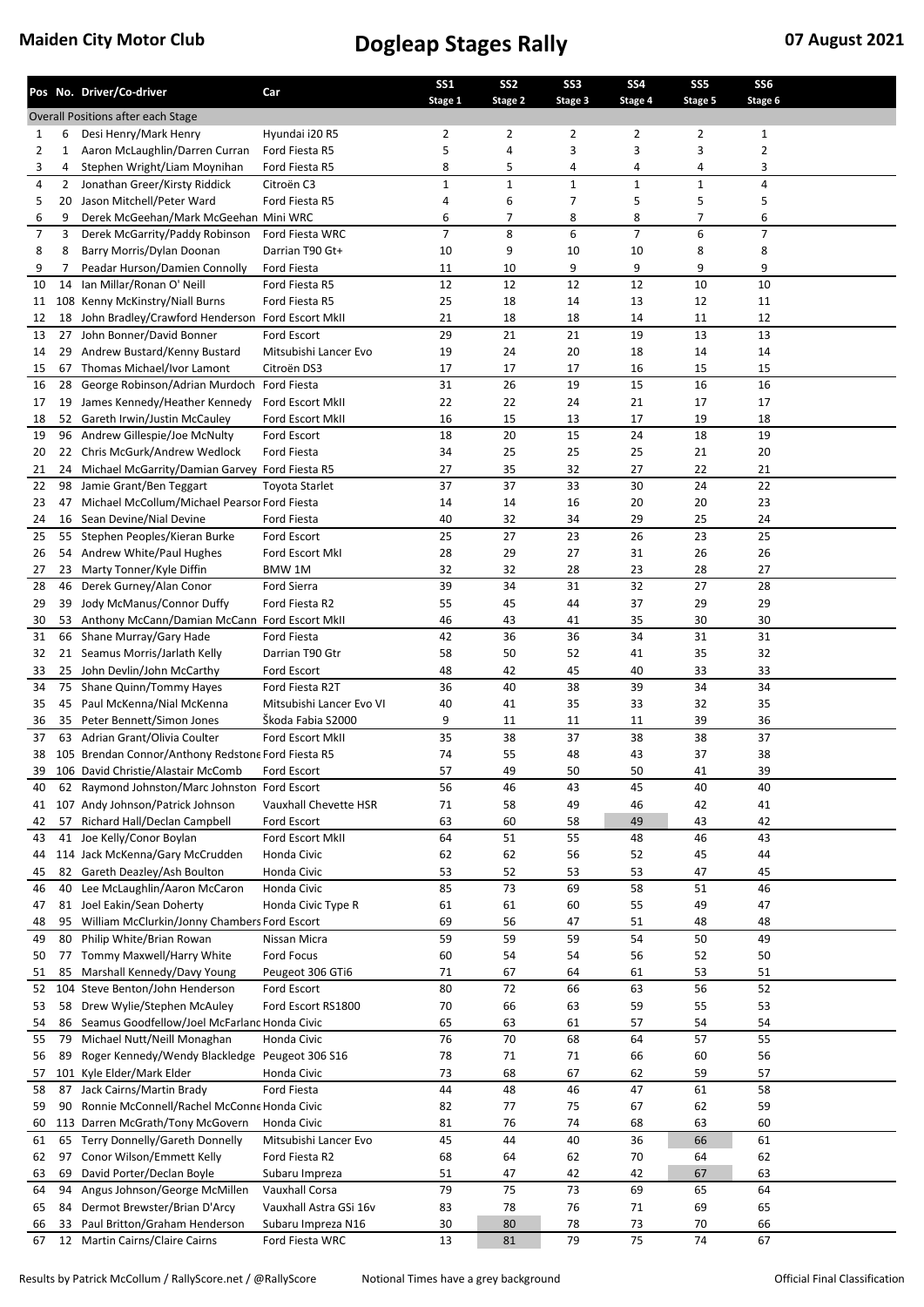|                                                |     | Pos No. Driver/Co-driver                                 | Car                      | <b>SS1</b> | SS <sub>2</sub> | SS <sub>3</sub> | <b>SS4</b> | SS <sub>5</sub> | SS <sub>6</sub> |  |
|------------------------------------------------|-----|----------------------------------------------------------|--------------------------|------------|-----------------|-----------------|------------|-----------------|-----------------|--|
|                                                |     |                                                          |                          | Stage 1    | Stage 2         | Stage 3         | Stage 4    | Stage 5         | Stage 6         |  |
| Overall Positions after each Stage (continued) |     |                                                          |                          |            |                 |                 |            |                 |                 |  |
| 68                                             | 88  | Kevin Wilson/Martin Farren                               | Mitsubishi Lancer Evo    | 48         | 38              | 39              | 74         | 73              | 68              |  |
| 69                                             | 68  | Niall Carey/Ciaran Carey                                 | <b>BMW Compact</b>       | 86         | 82              | 80              | 76         | 75              | 69              |  |
| 70                                             | 15  | Damian Toner/Denver Rafferty                             | Ford Escort              | 86         | 83              | 81              | 77         | 76              | 70              |  |
| 71                                             | 51  | Paul Ward/Loreen Ward                                    | <b>Ford Escort</b>       | 86         | 83              | 82              | 78         | 77              | 71              |  |
|                                                | 61  | Gareth Black/Connor Dunlop                               | Toyota Starlet           | 24         | 23              | 22              | 22         | 36              |                 |  |
|                                                | 38  | Sam Adams/Michael Johnston                               | Ford Escort              | 38         | 53              | 50              | 44         | 44              |                 |  |
|                                                | 99  | Ewan Murdoch/Paul Reid                                   | <b>Ford Escort</b>       | 77         | 74              | 72              | 65         | 58              |                 |  |
|                                                | 26  | Alastair Cochrane/Ian Kidd                               | <b>Ford Escort</b>       | 43         | 31              | 30              | 28         | 68              |                 |  |
|                                                | 110 | Mark Moore/David McSorely                                | Nissan Micra             | 84         | 79              | 77              | 72         | 71              |                 |  |
|                                                | 64  | Hugh Murdoch/Mark McCaffrey                              | Ford Escort MkII         | 75         | 69              | 65              | 60         | 72              |                 |  |
|                                                | 5   | Josh Moffett/Andy Hayes                                  | <b>Ford Fiesta</b>       | 3          | 3               | 5               | 6          |                 |                 |  |
|                                                | 42  | Brian McFall/John McCafferty                             | <b>Ford Fiesta</b>       | 20         | 16              | 26              |            |                 |                 |  |
|                                                | 56  | Jonny Morrow/Adam Semple                                 | Toyota Corolla           | 33         | 30              | 29              |            |                 |                 |  |
|                                                | 10  | Niall Henry/Damien Duffin                                | <b>Ford Fiesta</b>       | 15         | 13              | 57              |            |                 |                 |  |
|                                                | 72  | Philip Greenlee/Oisin Sherlock                           | <b>Ford Escort</b>       | 66         | 65              | 70              |            |                 |                 |  |
|                                                | 48  | Alexander Cochrane/Chris Johnston Ford Escort            |                          | 23         | 28              |                 |            |                 |                 |  |
|                                                | 73  | Brendan Cunningham/Ciaran Harte Mitsubishi Lancer Evo IX |                          | 66         | 57              |                 |            |                 |                 |  |
|                                                | 32  | Gary McEvoy/Keith McEvoy                                 | Mitsubishi Lancer Evo IX | 47         |                 |                 |            |                 |                 |  |
|                                                | 44  | Arthur Kierans/Conor Maguire                             | <b>Ford Escort</b>       | 50         |                 |                 |            |                 |                 |  |
|                                                | 100 | Conor McKeown/Cahir Loftus                               | Honda Civic              | 52         |                 |                 |            |                 |                 |  |
|                                                | 59  | Matthew McGaffin/Laura McGaffin Ford Escort              |                          | 54         |                 |                 |            |                 |                 |  |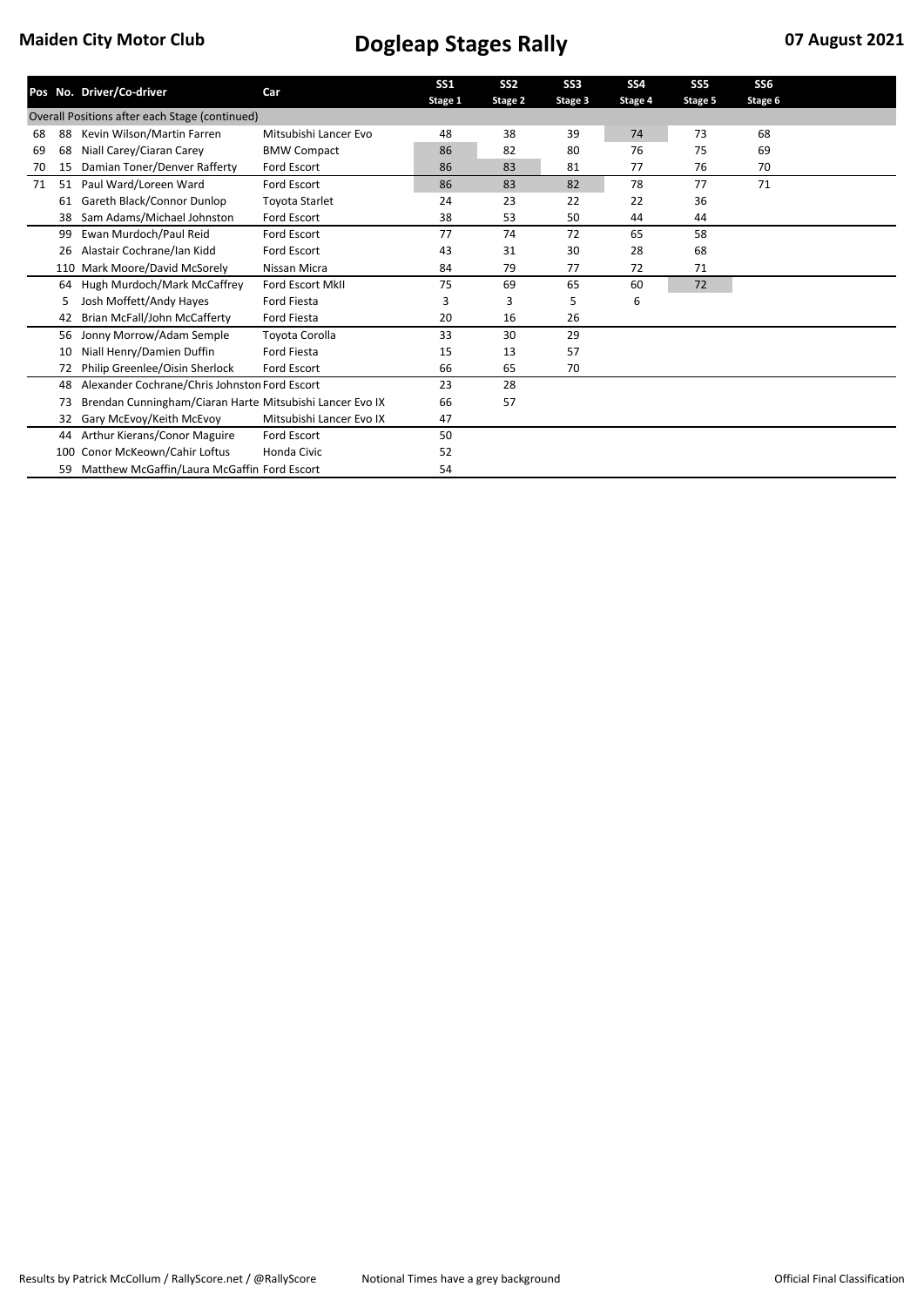| <b>Road Penalties</b> |                   |                |                      |            |     |                                   | <b>Retirements</b>       |
|-----------------------|-------------------|----------------|----------------------|------------|-----|-----------------------------------|--------------------------|
| No.                   | <b>Driver</b>     | Penalty Reason |                      | Control    | No. | <b>Driver</b>                     | Reason                   |
| 26                    | Alastair Cochrane |                | 01:30 9 minutes late | Finish SS5 | 5   | Josh Moffett                      | <b>TCE: Retired</b>      |
|                       |                   |                |                      |            | 10  | Niall Henry                       | <b>TCD: Retired</b>      |
|                       |                   |                |                      |            | 26  | Alastair Cochrane                 | <b>TCF: Retired</b>      |
|                       |                   |                |                      |            | 30  | <b>Brendan McDaid</b>             | Due Start: Did not start |
|                       |                   |                |                      |            | 32  | Gary McEvoy                       | <b>TCB: Brakes</b>       |
|                       |                   |                |                      |            | 38  | Sam Adams                         | SS6: Off Road            |
|                       |                   |                |                      |            | 42  | <b>Brian McFall</b>               | TCD: Flux capacitor      |
|                       |                   |                |                      |            | 44  | <b>Arthur Kierans</b>             | <b>TCB: Retired</b>      |
|                       |                   |                |                      |            | 48  | Alexander Cochrane SS3: Fuel leak |                          |
|                       |                   |                |                      |            | 49  | <b>Barry Fitzsimons</b>           | SS1: Wheels came off     |
|                       |                   |                |                      |            | 50  | <b>Bob Riddles</b>                | SS1: Retired             |
|                       |                   |                |                      |            | 56  | Jonny Morrow                      | SS4: Mechanical          |
|                       |                   |                |                      |            | 59  | <b>Matthew McGaffin</b>           | SS2: Off road            |
|                       |                   |                |                      |            | 61  | Gareth Black                      | SS6: Wheel came off      |
|                       |                   |                |                      |            | 64  | Hugh Murdoch                      | <b>TCF: Retired</b>      |
|                       |                   |                |                      |            | 70  | Paul Murdoch                      | SS1: Blown engine        |
|                       |                   |                |                      |            | 71  | Conor Gillespie                   | SS1: Mechanical          |
|                       |                   |                |                      |            | 72  | Philip Greenlee                   | <b>TCD: Retired</b>      |
|                       |                   |                |                      |            | 73  | Brendan Cunninghan TCC: Retired   |                          |
|                       |                   |                |                      |            | 91  | Richard O'Lone                    | Due TCA: Did not start   |
|                       |                   |                |                      |            | 99  | Ewan Murdoch                      | <b>TCF: Retired</b>      |
|                       |                   |                |                      |            | 100 | Conor McKeown                     | SS2: Blown engine        |
|                       |                   |                |                      |            | 110 | Mark Moore                        | SS6: Puncture            |
|                       |                   |                |                      |            |     |                                   |                          |

#### **Tie Breaks Other information**

Number of starters 92 Number of finishers 71 Number of stages 6 Stage Mileage 42.12